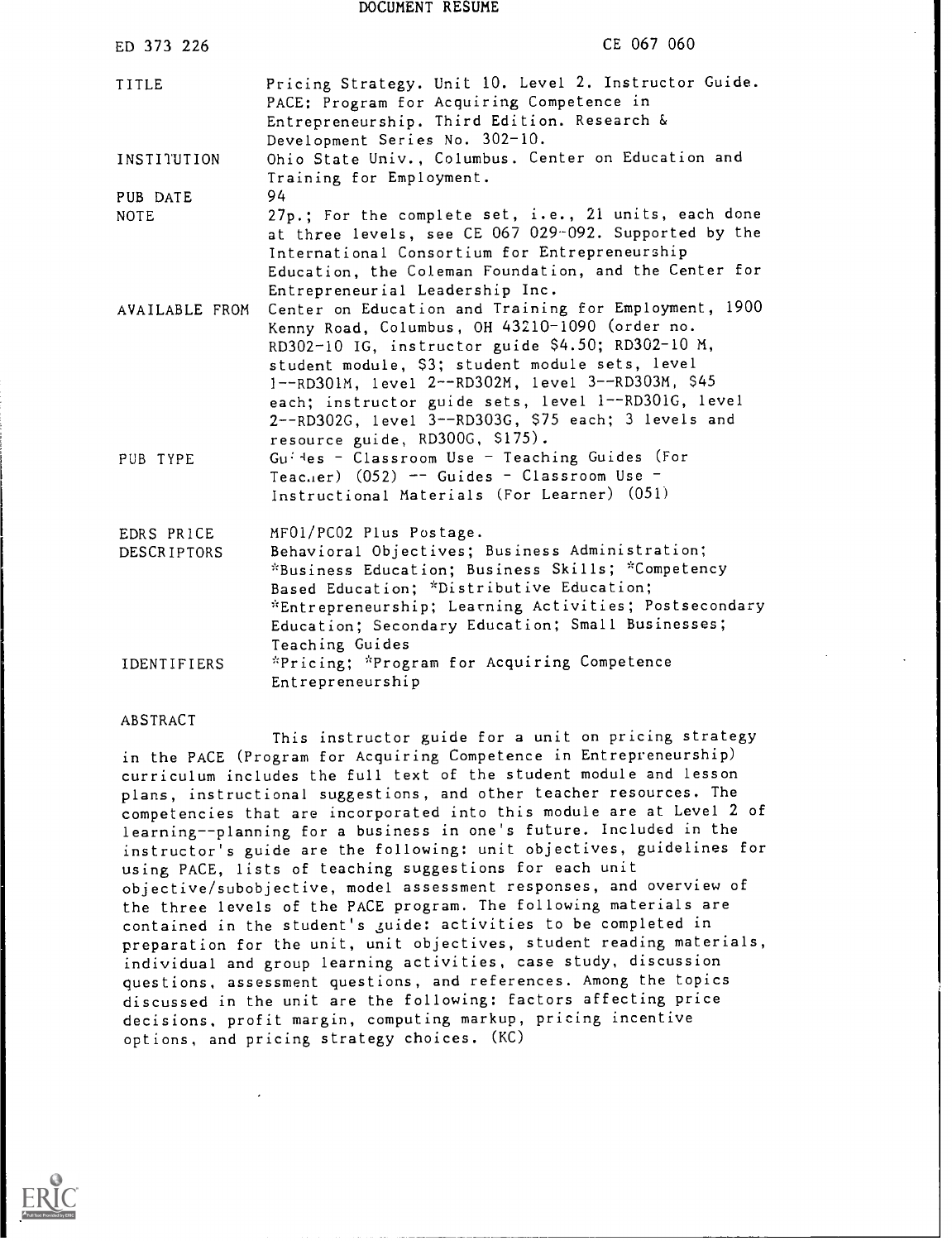



 $\overline{v}$  $\Diamond$  $\sim$ 

↶

- Identify factors that affect pricing decisions.
- Describe profit margin.
- Determine how to compute the markup.
- Identify pricing incentive options.
- Discuss pricing strategy choices.

U S DEPARTMENT OF EDUCATION Office of Educational Research and improvement EDUCATIONAL RESOURCES INFORMATION CENTER (ERIC

 $\overline{A}$ This document has been reproduced as  $\overline{A}$ received from the person or organization.<br>Originating it

Minor changes have been made in .mgrove teoroduchon Qual.tv

Points of view or opinions stated in this docu-<br>men. do not inecessarily represent official men, do not necessa.<br>OERI position ur policy

"PERMISSION TO REPRODUCE THIS each unit. MATERIAL HAS BEEN GRANTED BY

 $\ell$  (  $\ell$  )  $\sim 10^7$ ——

TO THE EDUCATIONAL RESOURCES INFORMATION CENTER (ERIC)

## **INSTRUCTOR GUIDE**

#### Unit 10 Pricing Strategy Level 2

#### HOW TO USE PACE

- Use the objectives as a pretest. If a student is able to meet the objectives, ask him or her to read and respond to the assessment questions in the back of the module.
- Duplicate the glossary from the Resource Guide to use as a handout.
- Use the teaching outlines provided in the Instructor Guide for assistance in focusing your teaching delivery.  $\therefore$  left side of each outline page lists  $c^{\prime}$ , ectives with the corresponding headings (margin questions) from the unit. Space is provided for you to add your own suggestions. Try to increase student involvement in as many ways as possible to foster an interactive learning process.
- When your students are ready to do the Activities, assist them in selecting those that you feel would be the most beneficial to their growth in entrepreneurship.
- Assess your students on the unit content when they indicate they are ready. You may choose written or verbal assessments according to the situation. Model responses are provided for each module of While these are suggested responses, others may be equally valid.

2 **REST COPY AVAILABLE**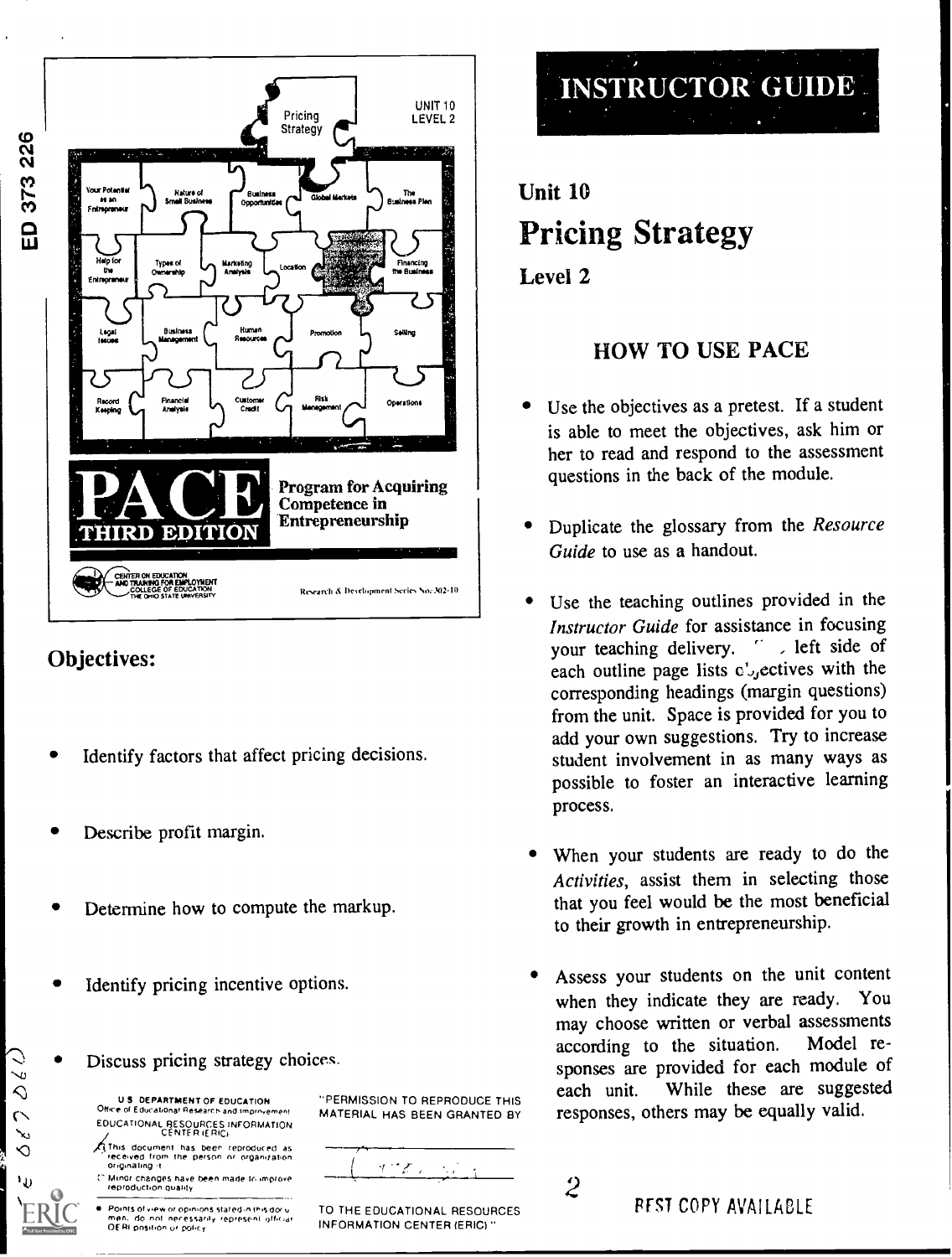| Objectives                                             | <b>Teaching Suggestions</b>                                                                                                                                                                                                                                                             |
|--------------------------------------------------------|-----------------------------------------------------------------------------------------------------------------------------------------------------------------------------------------------------------------------------------------------------------------------------------------|
| 1. IDENTIFY FACTORS THAT<br>AFFECT PRICING DECISIONS   |                                                                                                                                                                                                                                                                                         |
| What are the factors that affect<br>pricing decisions? | Ask the students to think of products which are priced higher<br>than their physical features seem to justify, such as perfume.<br>What factors, other than physical features, do they think have an<br>impact on price?                                                                |
| What is price power?                                   | Ask students who they think has price power in various product<br>lines. For example, for personal computers IBM and Apple.<br>You may want to ask about vacuum cleaners, baby diapers, can-<br>ned soup. Do similar competitive products usually have a higher<br>or lower price? Why? |
| What is the product life cycle?                        | Discuss the life cycle of black and white televisions from their<br>introduction in the 1950's, growth in 1960's, and maturity/<br>decline in the 1970's. Be sure to mention the heavy promotion<br>of color television in the 1970s.                                                   |
|                                                        | Ask what stage of the product life cycle the following products<br>are in: laundry detergents (maturity), CDs (growth), small calcu-<br>lators (maturity to decline), videophones (introduction).                                                                                       |
| 2. DESCRIBE PROFIT MARGIN                              |                                                                                                                                                                                                                                                                                         |
| How is profit margin determined?                       | Ask students to identify the variable costs (ingredients, pack-<br>aging, and labor) and the fixed costs (rent, insurance, salaries)<br>involved in making a carry-out hamburgers.                                                                                                      |
|                                                        | Work the following problem on the board. Write the appropriate<br>equation above the calculations.                                                                                                                                                                                      |
|                                                        | If the total of the variable costs is $$.50$ , and the total of the<br>fixed costs is \$1,000 a month, what is the total cost per ham-<br>burger if 10,000 are sold in a month? $($.50 + $.10 = $.60)$ .                                                                                |
|                                                        | What is the profit if the hamburger is sold for \$2.00?<br>$$2.00 - $.60 = $1.40$ .                                                                                                                                                                                                     |
|                                                        | What is the profit margin? $(\$1.40 / \$.60)$ X $100 = 233\%$ .                                                                                                                                                                                                                         |
|                                                        |                                                                                                                                                                                                                                                                                         |

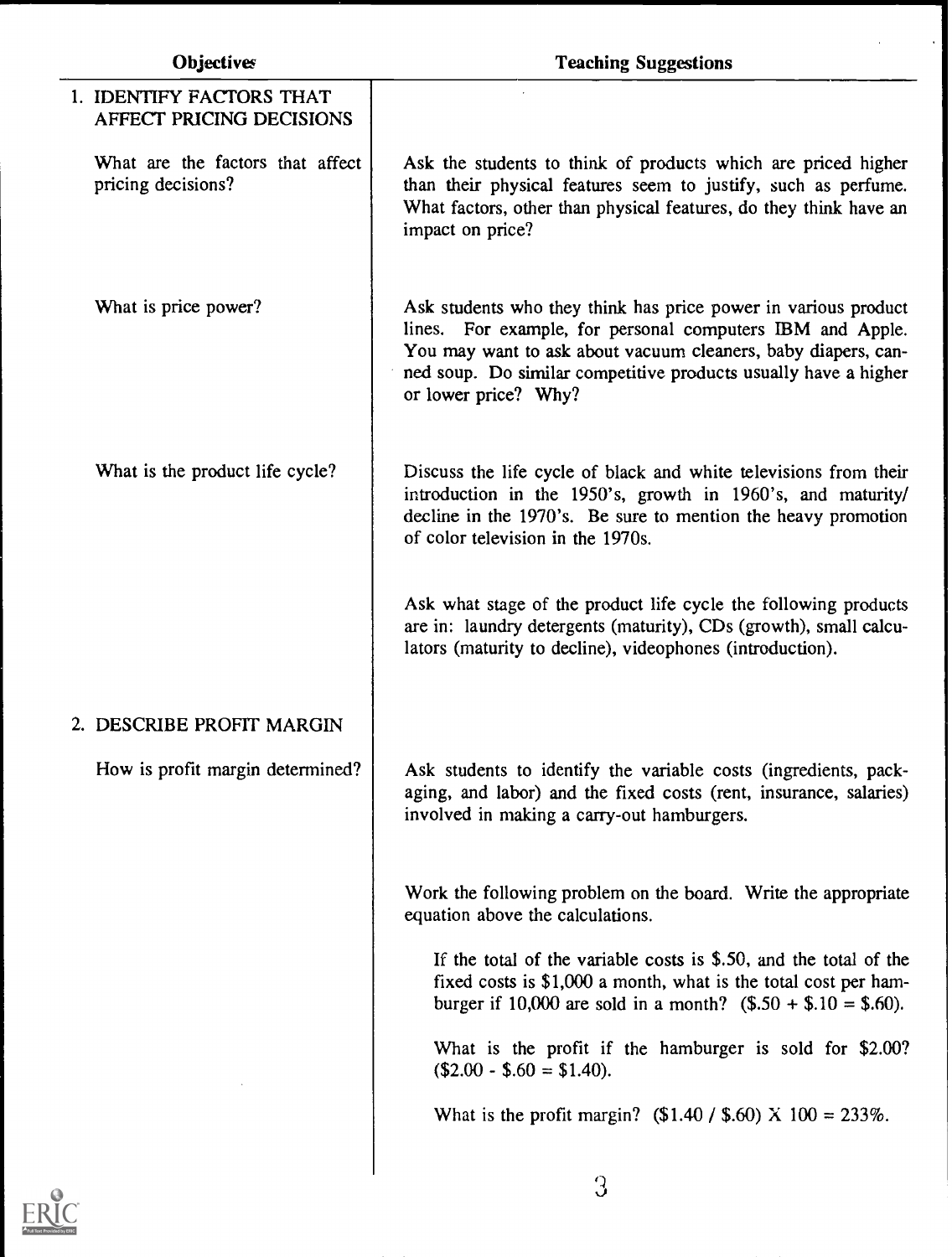| <b>Objectives</b>                                | <b>Teaching Suggestions</b>                                                                                                                                                                                                                                                                                                                                                                                                                                                                                                                                                                                                                                                                                                                               |
|--------------------------------------------------|-----------------------------------------------------------------------------------------------------------------------------------------------------------------------------------------------------------------------------------------------------------------------------------------------------------------------------------------------------------------------------------------------------------------------------------------------------------------------------------------------------------------------------------------------------------------------------------------------------------------------------------------------------------------------------------------------------------------------------------------------------------|
| 3. DETERMINE HOW TO<br><b>COMPUTE THE MARKUP</b> |                                                                                                                                                                                                                                                                                                                                                                                                                                                                                                                                                                                                                                                                                                                                                           |
| What is markup?                                  | Ask the class if anyone has ever shopped at a factory outlet<br>store? How did the price at the factory outlet store compare to<br>the price of the same merchandise at a regular retail store? How<br>do they account for the difference in prices? Answer: it is the<br>retail markup.                                                                                                                                                                                                                                                                                                                                                                                                                                                                  |
| How are distributor costs justified?             | Ask the individuals who have purchased at the factory outlet<br>store whether the outlet was close to their home. In most cases,<br>the outlet will not be close to their home. Then, ask how long it<br>look them to get the factory outlet store. Put a price tag on the<br>round trip transportation time, such as \$5.00 times 2 hours<br>equals \$10.00. Finally, ask the students whether they found as<br>wide an assortment of merchandise at the factory outlet store as<br>at the regular retail store. Is it valuable to them to be able to<br>choose from a wide range of merchandise? Ask the individuals<br>who purchased at the factory outlet stores whether they saved<br>sufficient money to justify the trip. Discuss their responses. |
| Who pays for distribution?                       | Show the class several items with manufacturers prices printed<br>on the label to demonstrate how a manufacturer might predeter-<br>mine the retail price.                                                                                                                                                                                                                                                                                                                                                                                                                                                                                                                                                                                                |
|                                                  | Through a contact in the retail business, find out their cost on<br>one particular item. Be sure to specify size and brand name.<br>Then, compare retail prices for this item at a convenience store,<br>grocery store, and discount store. (Hint: Since convenience<br>stores carry a limited number of products, check to make sure<br>the convenience store carries a particular item before talking to<br>your business contact.) Have students calculate the markups.<br>Discuss and justify the higher markups.                                                                                                                                                                                                                                     |

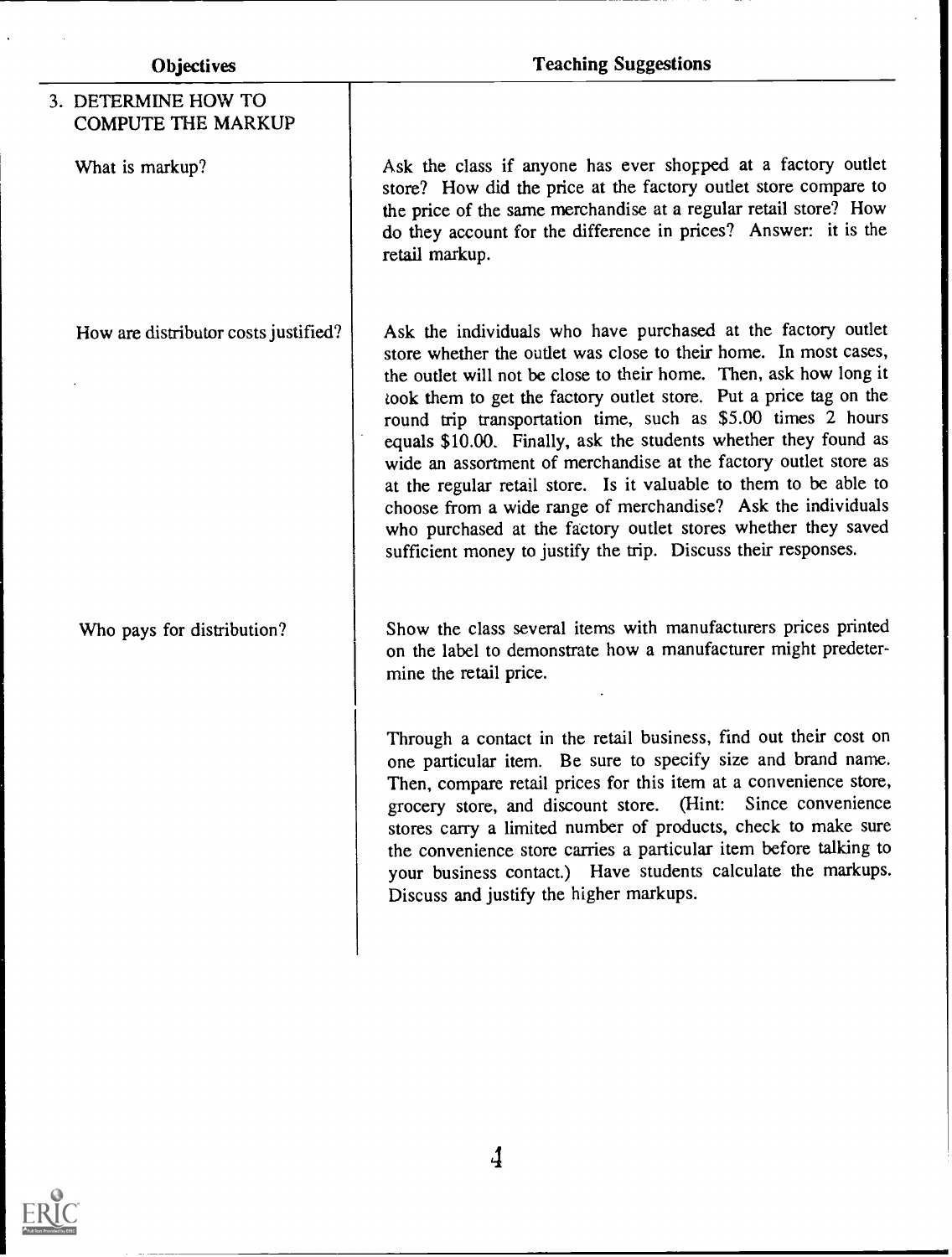| 4. IDENTIFY PRICING<br>INCENTIVE OPTIONS                             |                                                                                                                                                                                                                                                                                                                                                                                                                                                                                                                                                                                                                        |
|----------------------------------------------------------------------|------------------------------------------------------------------------------------------------------------------------------------------------------------------------------------------------------------------------------------------------------------------------------------------------------------------------------------------------------------------------------------------------------------------------------------------------------------------------------------------------------------------------------------------------------------------------------------------------------------------------|
| What are price incentives?                                           | Ask students if they have purchased any products recently due to<br>price incentives. Discuss different types of price incentives, i.e.,<br>straight discounts, two-for-one, rebates, etc.                                                                                                                                                                                                                                                                                                                                                                                                                             |
| What are my incentive options?                                       | Continue the above discussion by asking the same students<br>whether they routinely purchase the discounted product or com-<br>petitors' products. Determine whether they increased their usage<br>rate. Generalize their purchasing behavior to the market as a<br>whole. For example, if the student normally buys the discounted<br>product, then the discount reduced the manufacturer's profits<br>without increasing sales. On the other hand, if the student<br>bought a brand that they would not normally purchase, then the<br>manufacturer may have achieved their objective of increasing<br>market share. |
| What is price elasticity?                                            | Ask students to suggest products that have relatively inelastic<br>demand. Answer: utilities and drugs. Then, ask students to<br>suggest products that have particularly elastic demand. Answer:<br>clothing, produce, etc. Ask for what types of products are price<br>discounts most effective.<br>Answer:<br>products with elastic<br>demand.                                                                                                                                                                                                                                                                       |
| What are the advantages and dis-<br>advantages of incentive pricing? | Is there a business in your area that routinely discounts their<br>merchandise? Refer to this business, and ask students how they<br>would feel about buying merchandise from that store at full<br>price. Emphasize the fact that regular discounting teaches the<br>consumer to expect discounts.                                                                                                                                                                                                                                                                                                                    |
| 5. DISCUSS PRICING<br><b>STRATEGY CHOICES</b>                        |                                                                                                                                                                                                                                                                                                                                                                                                                                                                                                                                                                                                                        |
| What are my pricing strategy<br>choices?                             | Ask the class if a price discount is a pricing strategy. After<br>hearing several responses, discuss the difference between occa-<br>sional discounting and routine discounting. Note that even<br>organizations with a high price objective may occasionally dis-<br>count to clear out off season merchandise. Discuss the pricing<br>strategy in terms of long term commitment to price positioning.                                                                                                                                                                                                                |
|                                                                      |                                                                                                                                                                                                                                                                                                                                                                                                                                                                                                                                                                                                                        |

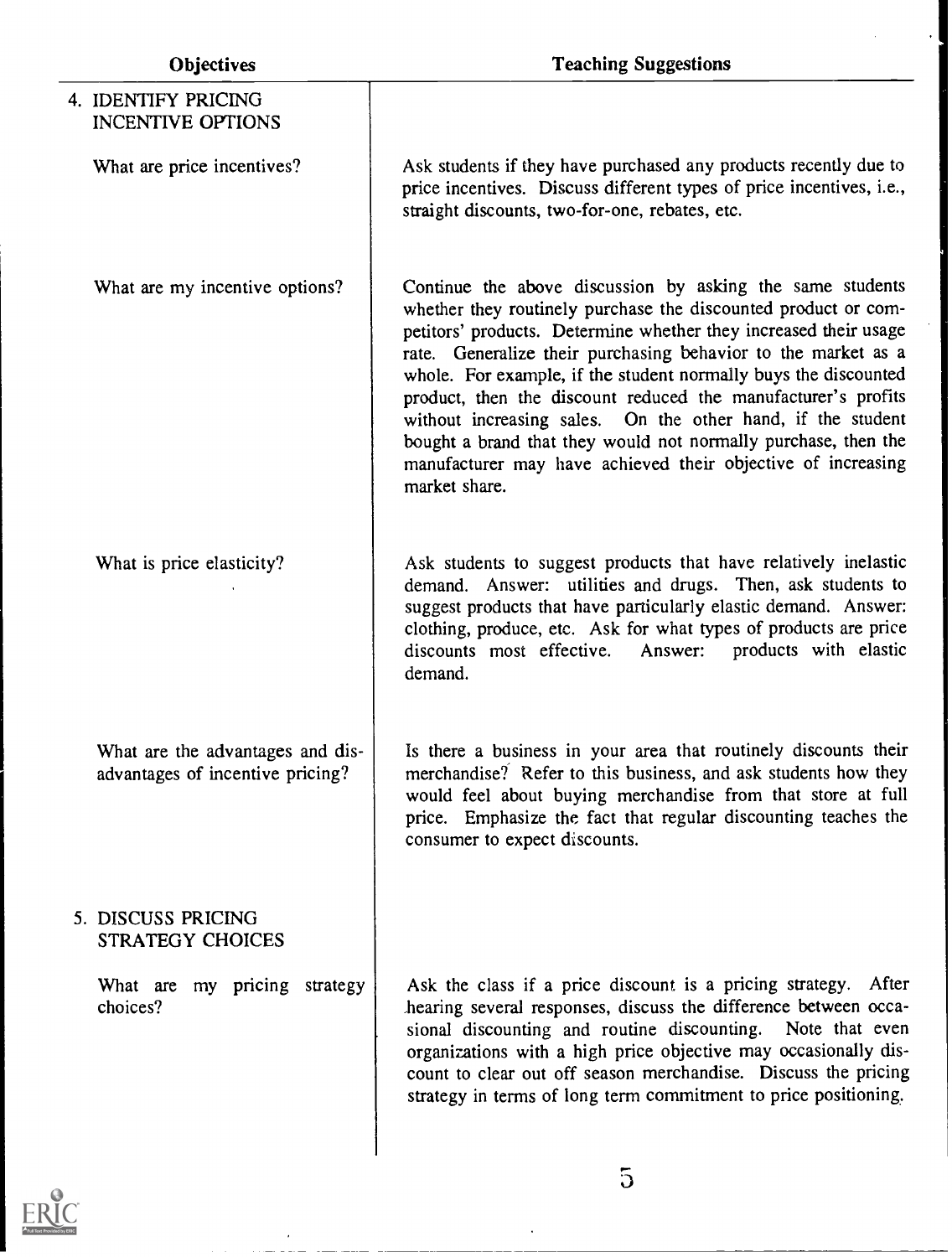| <b>Objectives</b>                             | <b>Teaching Suggestions</b>                                                                                                                                                                                                                                                                                                 |
|-----------------------------------------------|-----------------------------------------------------------------------------------------------------------------------------------------------------------------------------------------------------------------------------------------------------------------------------------------------------------------------------|
| How do you determine pricing ob-<br>jectives? | Give the students a list of retail establishments, and ask them to<br>indicate whether the stores have high, low or parity pricing<br>objectives. Your list might include Walmart, Kmart, Sears,<br>JCPenney's, Federated Department Stores, and exclusive clothing<br>stores.                                              |
|                                               | Now, give the students a list of different blue jean brand names<br>and ask them to indicate whether they have high, low or parity<br>pricing. Discuss the rationale behind the pricing objectives.                                                                                                                         |
| How do I review these objectives?             | Ask the students to imagine that they are the manufacturers of a<br>new product. What would they need to know to set the retail<br>price of the product? Answer: fixed/variable costs, customary<br>manufacturer and retailer markup, manufacturer pricing power,<br>stage of the product life cycle, and price elasticity. |

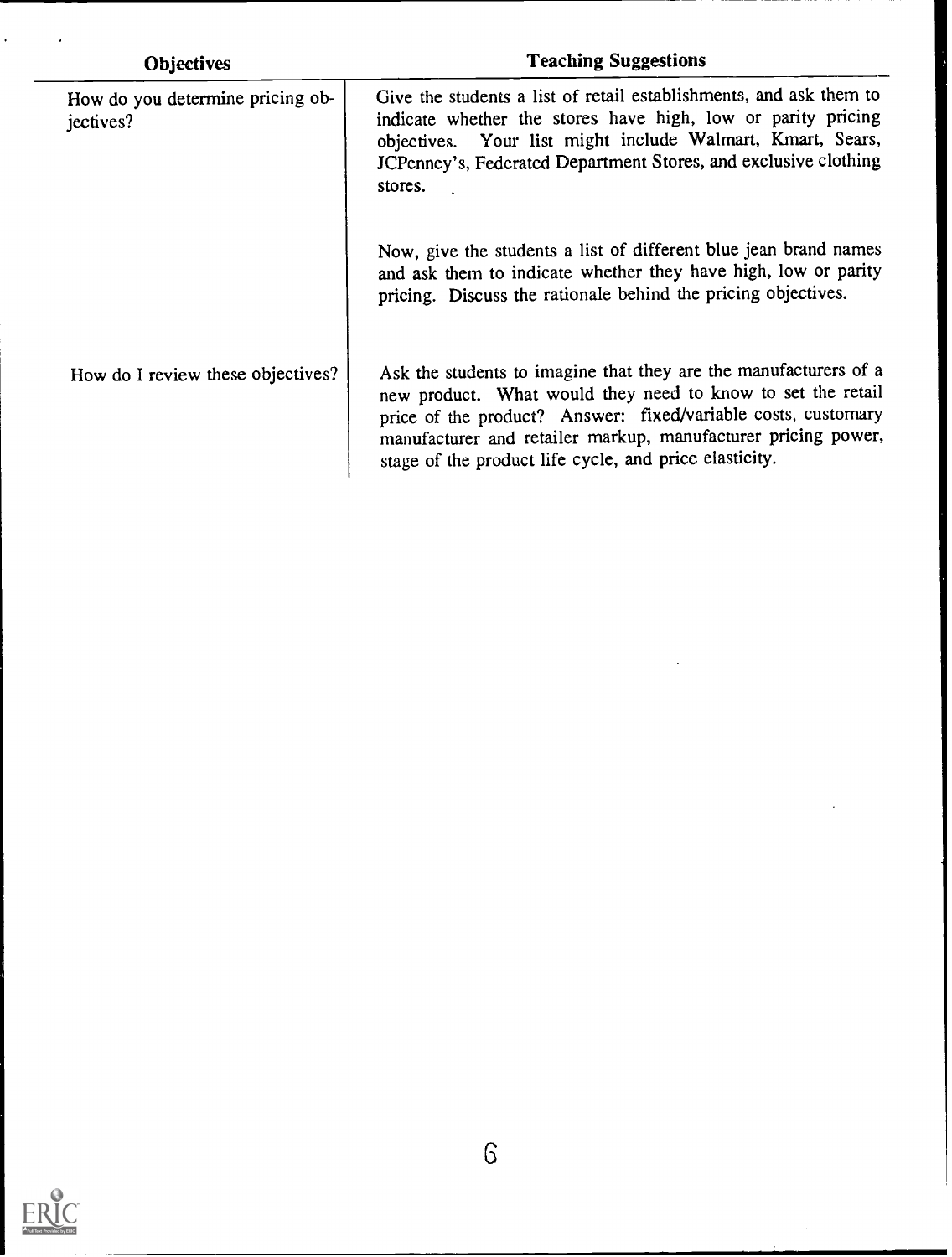1. A company has pricing power if its product is highly sought after by consumers and yields a good profit margin. A company with pricing power is able to dictate the product price, within reason, to the rest of the industry.

Pricing decisions are affected by the following factors: company pricing power, market demand, competition as reflected in the product life cycle, product costs, and markup.

- 2. The product life cycle is a marketing concept used to evaluate the direction the market will take in the short and long run. It divides the stages of the product's maturity into four periods: introduction, growth, maturity, and decline.
- 3. The profit margin reflects the difference between the costs and the selling price. It is computed as a percentage:

Profit  $=$  Selling Price  $-$  Costs

Profit Margin = Profit/Cost  $X$  100

- 4. Some of the most common forms of pricing incentives are coupons, bulk buying discounts, and sale prices.
- 5. The fundamental pricing strategy choices are lower, higher, or parity pricing.

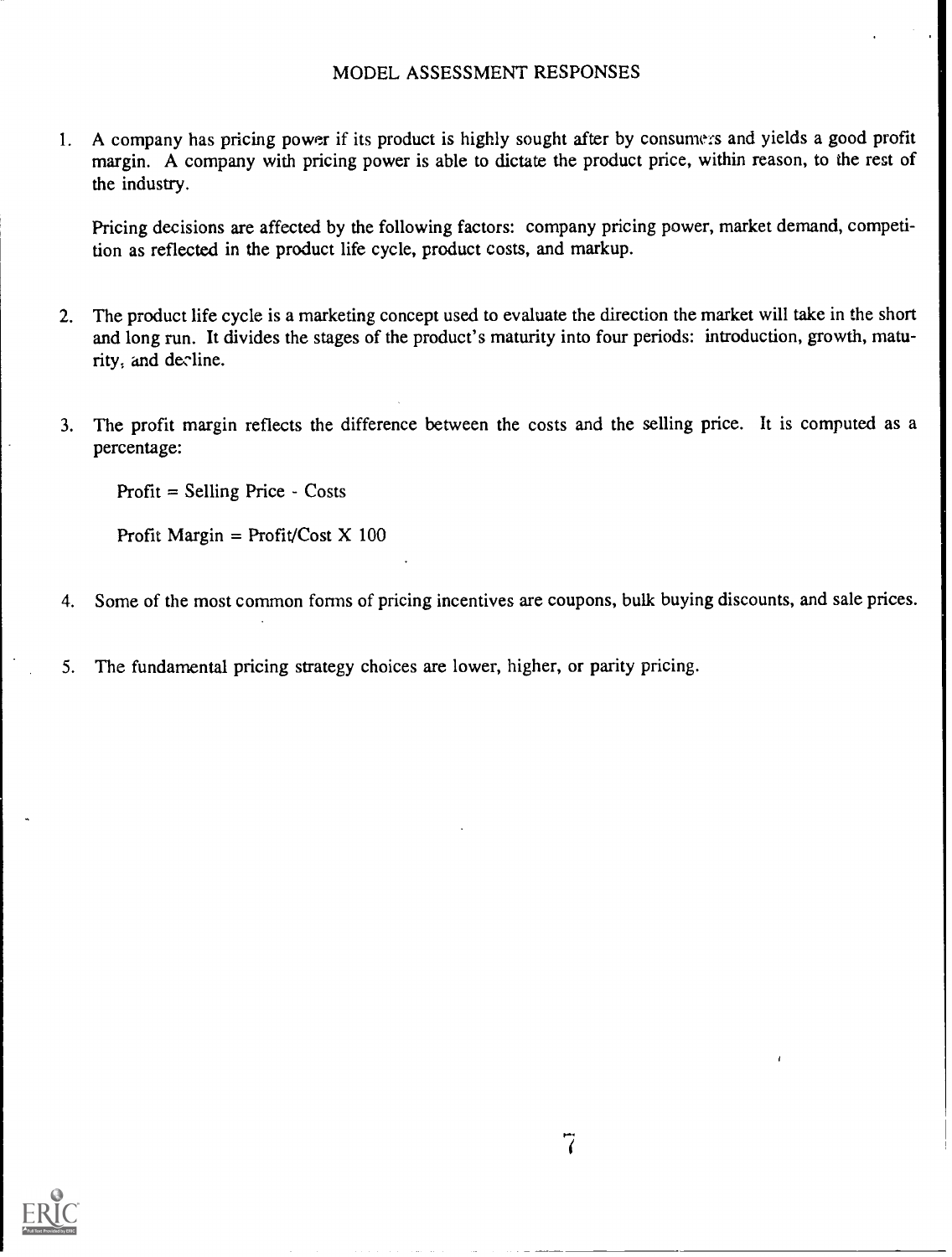

### **Program for Acquiring** Competence in Entrepreneurship

Incorporates the needed competencies for creating and operating a small business at three levels of learning, with experiences and outcomes becoming progressively more advanced.

Level 1 - Understanding the creation and operation of a business.

Level 2 - Planning for a business in your future.

Level  $3$  - Starting and managing your own business.

Self-contained Student Modules include: specific objectives, questions supporting the objectives, complete content in form of answers to the questions, case studies, individual activities, group activities, module assessment references. Instructor Guides include the full text of each student module and lesson plans, instructional suggestions, and other resources. PACE,Third Edition, Resource Guide includes teaching strategies, references, glossary of terms, and a directory of entrepreneurship assistance organizations.

For information on PACE or to order, contact the Publications Department at the Center on Education and Training for Employment, 19(X) Kenny Road, Columbus, Ohio 43210-1090 (614) 292-4353, (800) 848-4815.

Ś

Support for PACE, Third Edition provided in whole or in part by:

International Consortium for Entrepreneurship Education and

International Enterprise Academy Center on Education and Training for Employment The Ohio State University

The Coleman Foundation

Center for Entrepreneurial Leadership Inc. Ewing Marion Kauffman Foundation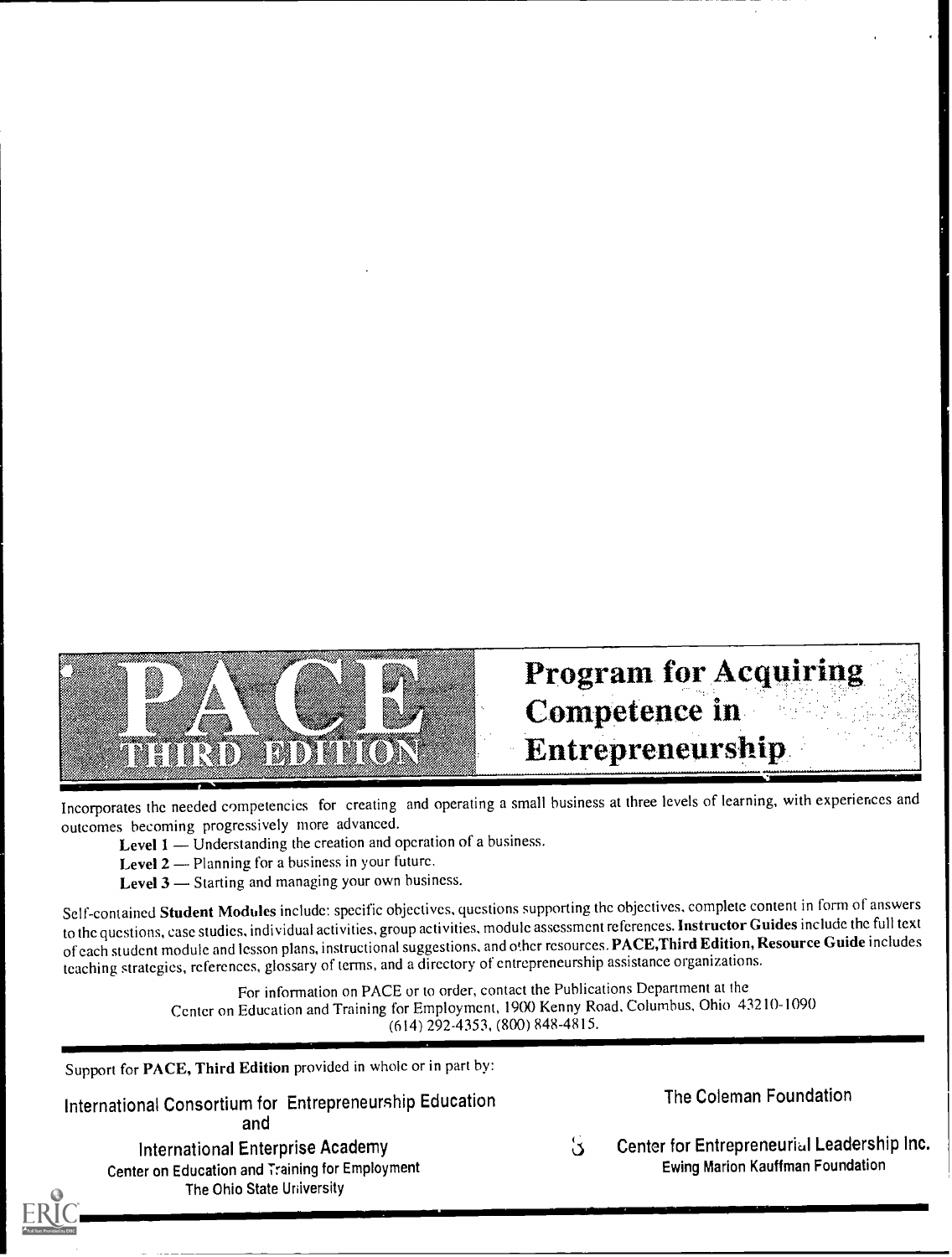



# **Program for Acquiring<br>Competence in<br>Entrepreneurship**

CENTER ON EDUCATION AND TRAINING FOR EMPLOYMENT COLLEGE OF EDUCATION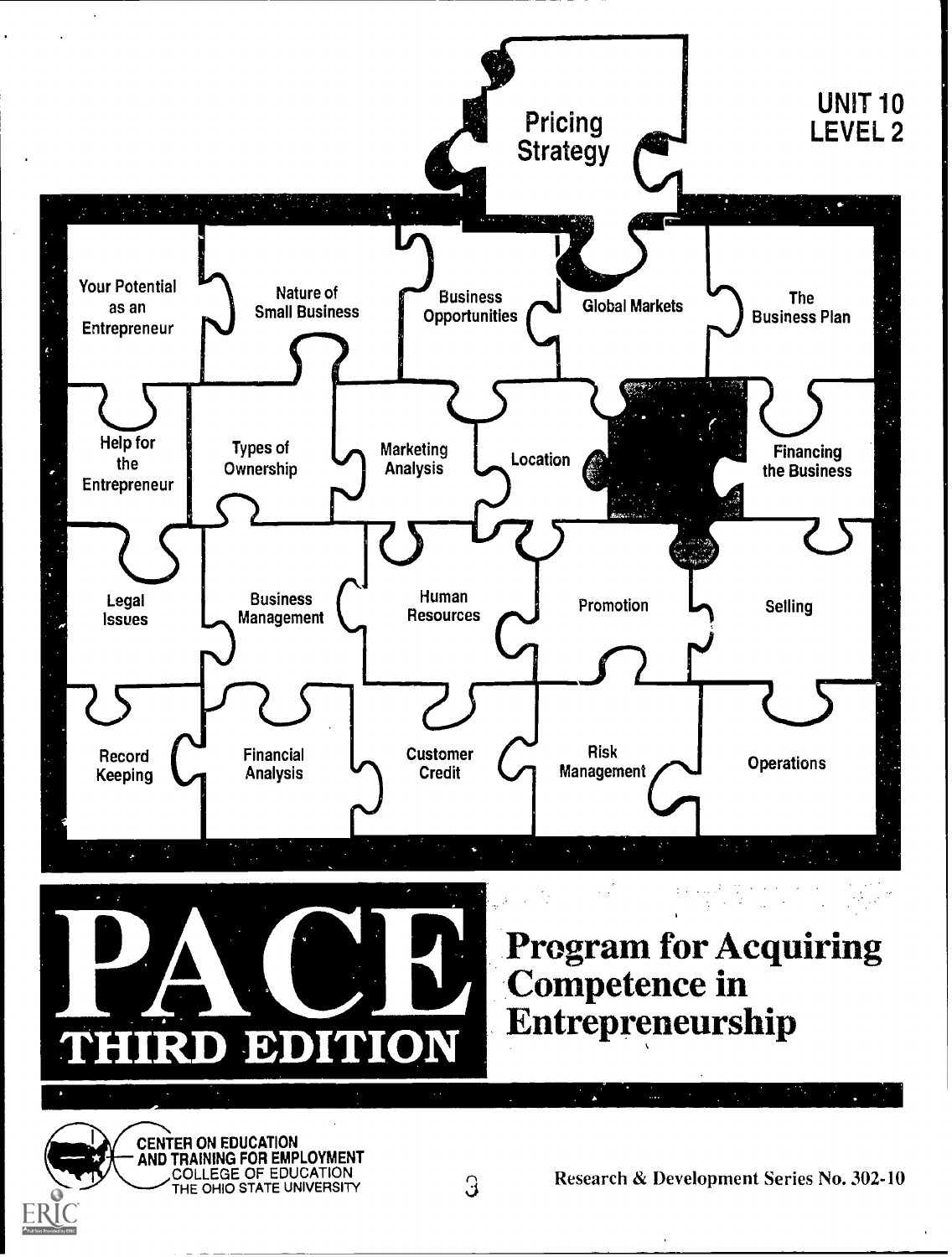#### PRICING STRATEGY

#### BEFORE YOU BEGIN . . .

- 1. Consult the Resource Guide for instructions if this is your first PACE unit.
- 2. Read What are the Objectives for this Unit on the following page. If you think you can meet these objectives now, consult your instructor.
- 3. These objectives were met in Level I:
	- Define pricing as part of the marketing mix.
	- Identify costs that affect pricing.
	- $\bullet$ Explain how competition affects pricing.
	- Describe the impact of consumer demand on prices.
	- Discuss the relationship between image and price.
- 4. Look for these busin<sub>cles</sub> terms as you read this unit. If you need help with the meanings, ask your instructor for a copy of the PACE Glossary contained in the Resource Guide.

**Distribution Elasticity** Fixed/variable costs Markup Price incentives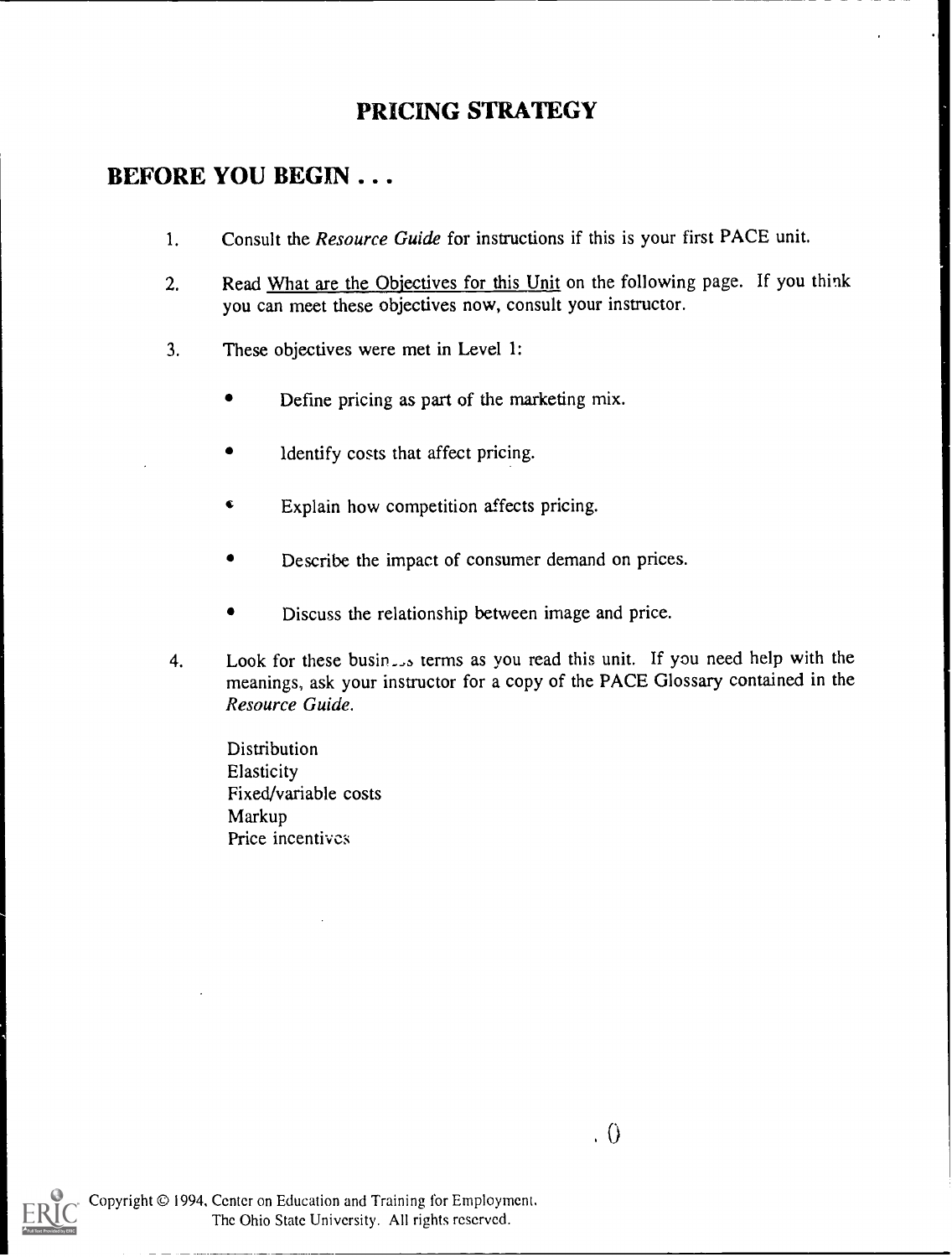#### PRICING STRATEGY



#### WHAT IS THIS UNIT ABOUT?

There are many decisions that face the entrepreneur when bringing a product to the market: decisions about product design and features, methods of distribution, and promotional campaigns. Ultimately, it is the objective of the entrepreneur to develop a viable product, thus creating a profitable business.

Among the most crucial of new product strategic considerations is the price. The reason for this is that the price tells consumers a lot about a product, and the organization that produced it. From a price, a consumer can tell the position of a product, and how it relates to its competitors. In addition, the price indicates its stage in the product lifecycle, and the image of the product. Finally, the long- and short-term organizational objectives for the product, and the market strategy are indicated in the price. All of these factors determine whether it is a viable prospect for the consumer to consider.

The purpose of this unit is to explore issues in pricing. Specifically, this unit covers the factors that affect pricing decisions, profit margin, incentive pricing options, and pricing strategy choices.

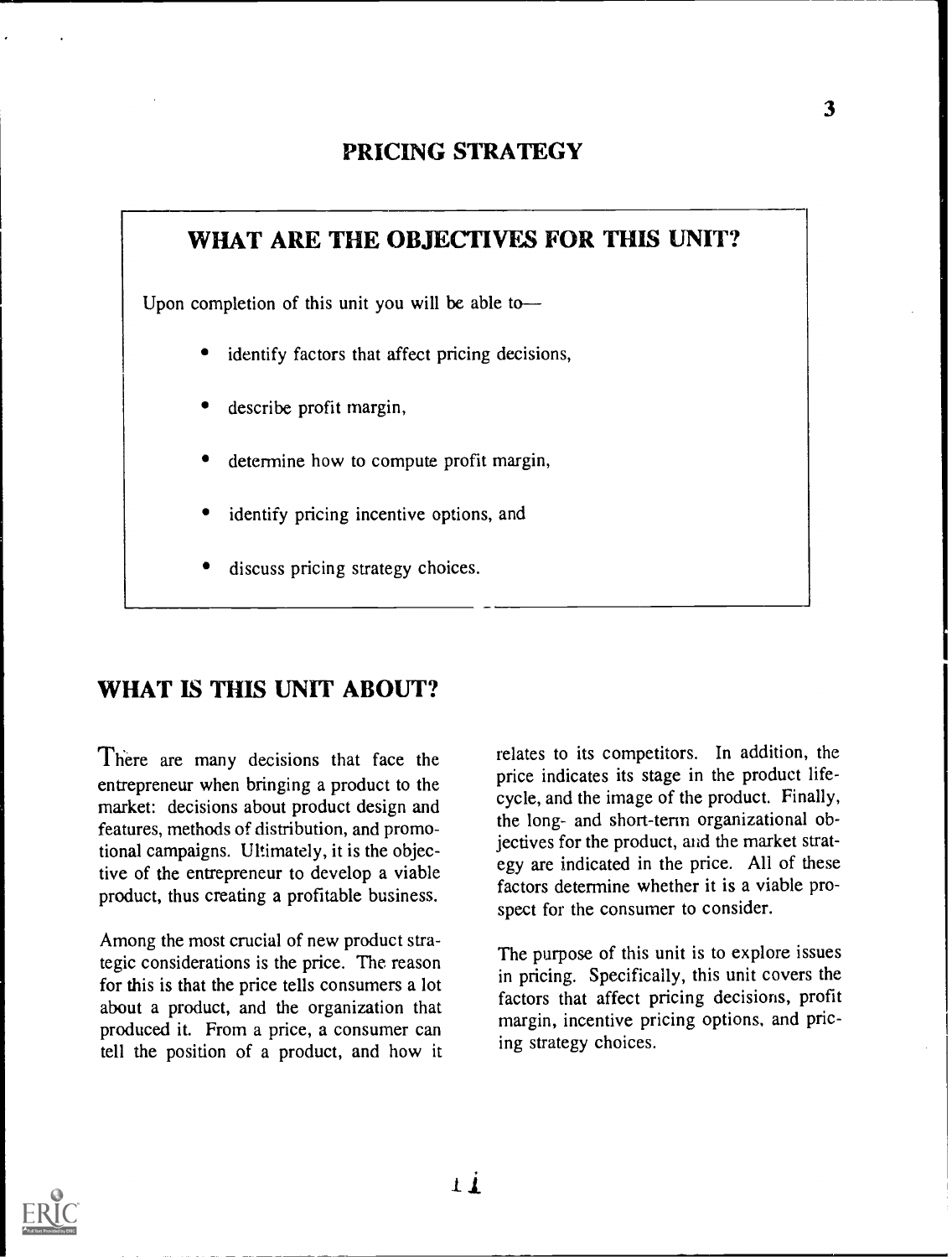

#### WHAT ARE THE FACTORS THAT AFFECT PRICING DECISIONS?

On the surface, pricing seems to be a fairly simple matter. Prices are determined by calculating the firm's costs in creating a product and taking it to the market, plus a predetermined margin for profit. If the company does not have too high a profit margin, then it can expect to be viable as long as there is demand for the product.

Unfortunately, this is not a reflection of reality. Pricing is a complicated issue because it requires detailed analysis of both the firm, and the environment in which the firm operates. The price that a company charges for its products or services is a function of the firm's power within the marketplace and its ability to respond to the changing market demands.

#### WHAT IS PRICE POWER?

Your pricing flexibility is ultimately a function of the ability to simultaneously dictate and accommodate the pricing moves of competitors. Consider the position of two car manufacturers. Company A produces the best selling car in the compact class. This car is highly sought after, and yields a good profit margin to the manufacturer Company B is also a car manufacturer in the compact class. But, its product is not as popular, and its production processes are more costly. The profit margin that Company B enjoys is far smaller per car than for Company A.

Who do you think holds the balance of pricing power in this market? Obviously Company A does. Company A can afford to lower its prices and still remain profitable. Also, it can lower its prices and have a serious impact on the profitability of Company B. The reason for this is that Company B is likely to respond to the price

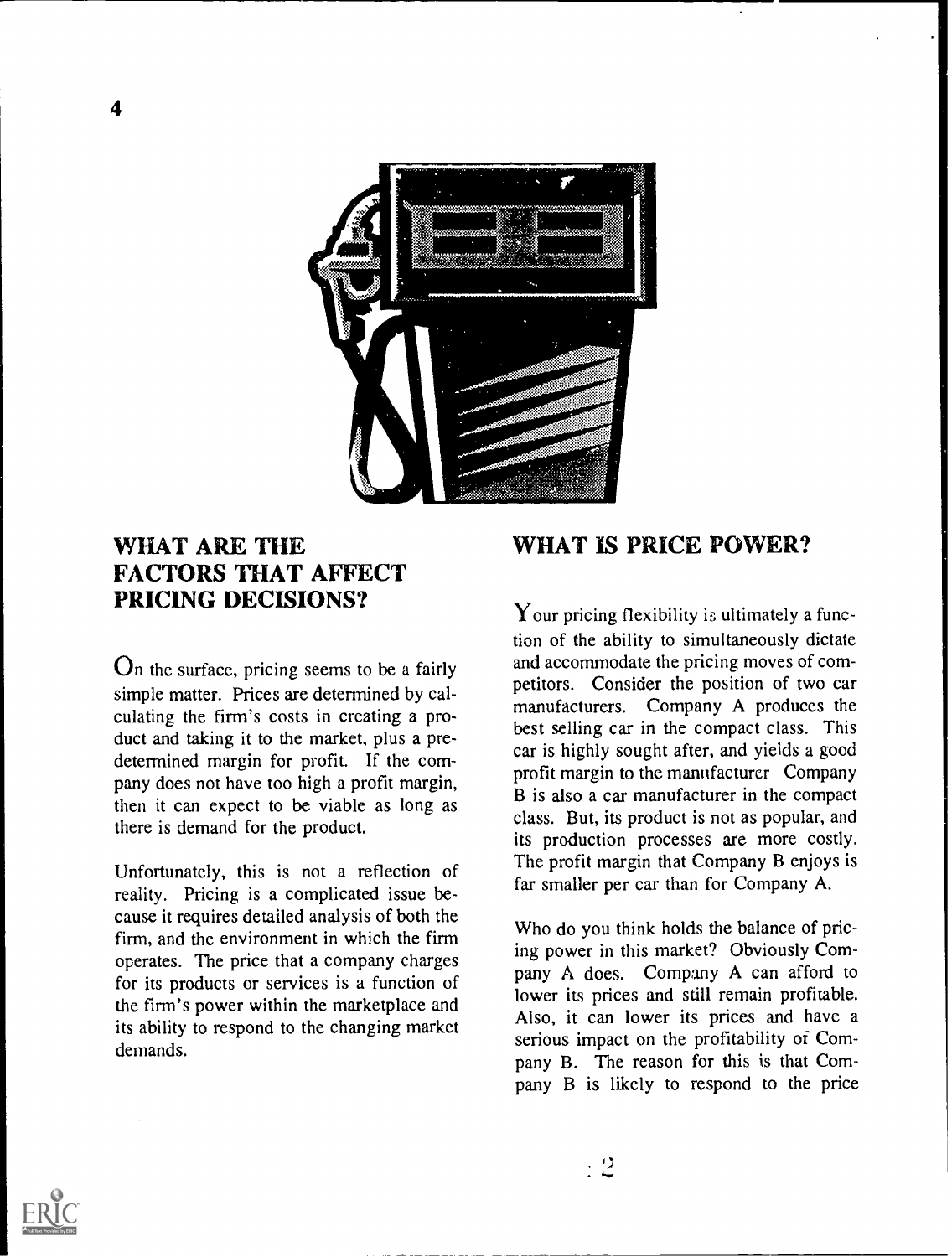reduction by lowering its prices. This move has a far more detrimental effect on Company B than Company A. Company B is diminishing an already narrow profit margin, and possibly losing money on every car that is sold. This may force Company B to make substantial product revisions, or exit the market altogether.

Because Company A has pricing power, it is able to dictate prices within a reasonable range. Company A will have a completely different pricing strategy than Company B. Clearly, the pricing strategy depends on the company's relationship with its competitors, and the balance of market power in the environment.

The balance of power in a : arket will depend on a variety of factors. Many of these factors are described in the product life cycle. The product's position in the life The product's position in the life cycle will determine marketing strategies, and long- and short-term strategic objectives.

#### WHAT IS THE PRODUCT LIFE CYCLE?

The product life cycle is a marketing concept used to evaluate the direction the market will take in the short- and long-term. The life cycle, in its simplest form, divides the stages of a product's maturity into four periods. These are labelled introduction, growth, maturity, and decline.

At the point of introduction, there are very few products in the marketplace. This is because there are few companies in the market with the technology to manufacture the product. Since demand is likely to exceed supply, manufacturers can charge high prices for their products and make healthy profits. Price will play only a minor role in the consumer's decision-making process. Consumers pay more attention to benefits such as innovation and features.

Over time, as more manu. urers develop the technology to produce the product, there will be a greater variety of similar products from which consumers can choose. With increased competition, the price of these products will begin to play a more important role. Manufacturers will attempt to distract consumers from pricing considerations by "differentiating" their products from the competitors' products. In other words, they will promote unique qualities of their products as a justification for their price.

An example of differentiation can be seen in the toothpaste market. One brand may focus its promotion on the fact that it prevents cavities, while another brand emphasizes the fact that it prevents the build up of tartar. The third brand may emphasize the fact that it makes your breath smell fresh. The fact of the matter is that these brands may be chemically similar. However, the manufacturers have decided to emphasize one particular benefit for each brand to "differentiate" their products.

Eventually, as a wide variety of manufacturers are able to produce similar products. The product is then considered mature. There are few if any real differences between products that are available to consumers. This type of product is known as a "commodity." Because these products have been )n the market for some time, consumers are aware of the features offered and realize that the products are all very similar. Therefore, the price of the product becomes

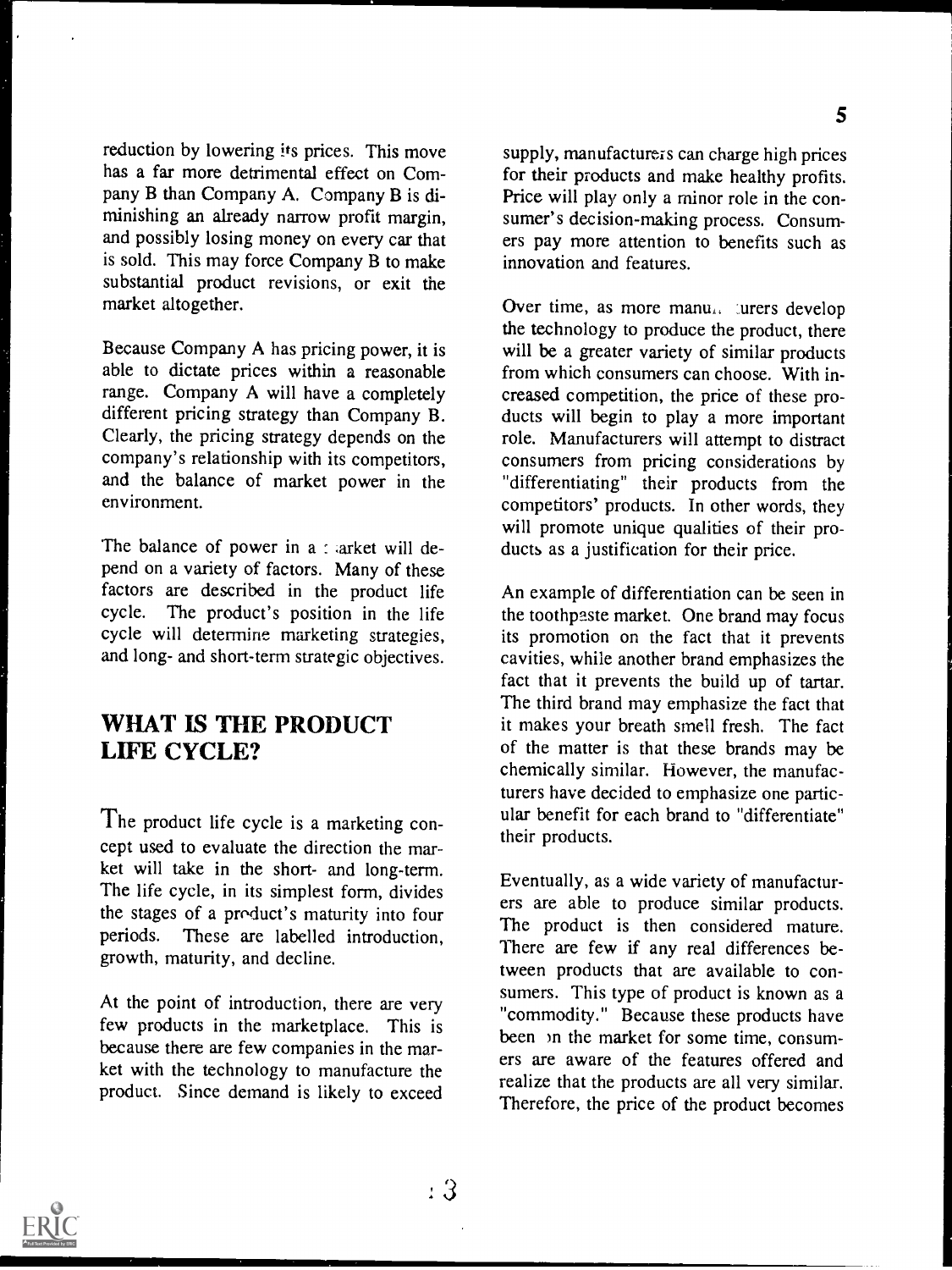#### 6

a primary consideration. Unless consumers can see a definite benefit in buying an expensive product, they will buy a cheaper one.

sire to have the most up-to-date products and services. These consumers are willing to pay a high price for innovative products and services. The high price charged for these innovative products helps manufacturers



After maturity comes decline. Decline is a period in a product's life cycle at which point there is a decreasing level of demand for the entire category. Black and white televisions are a good example. Regardless of how advanced your black and white TV is, few people will buy it because it has been superseded. Can you think of any other products that are in the decline stage of their life cycles?

In determining the pricing power, careful consideration must be given to the life cycle stage of your product. This can he analyzed by using a variety of methods, including market research and competitive analysis. Your pricing strategy will depend on the outcome of this analysis.

During the introduction stage of the product life cycle, consumers are motivated by a deoffset the high research and development costs and risks involved in developing them.

Companies that adopt a low-volume, highprofit method of pricing for the introduction of a new product are using a "skimming" model of pricing. The skimming model allows the manufacturer to "skim" the profits out of a market before the competition is able to respond by introducing their own products. Typically, manufacturers will charge the absolute maximum that the market will hear for a product, then gradually reduce the price as competition enters the market.

In a growth market, companies must be prepared to spend money on promotion to differentiate their product. Consumers are still receptive to the notion that there are real

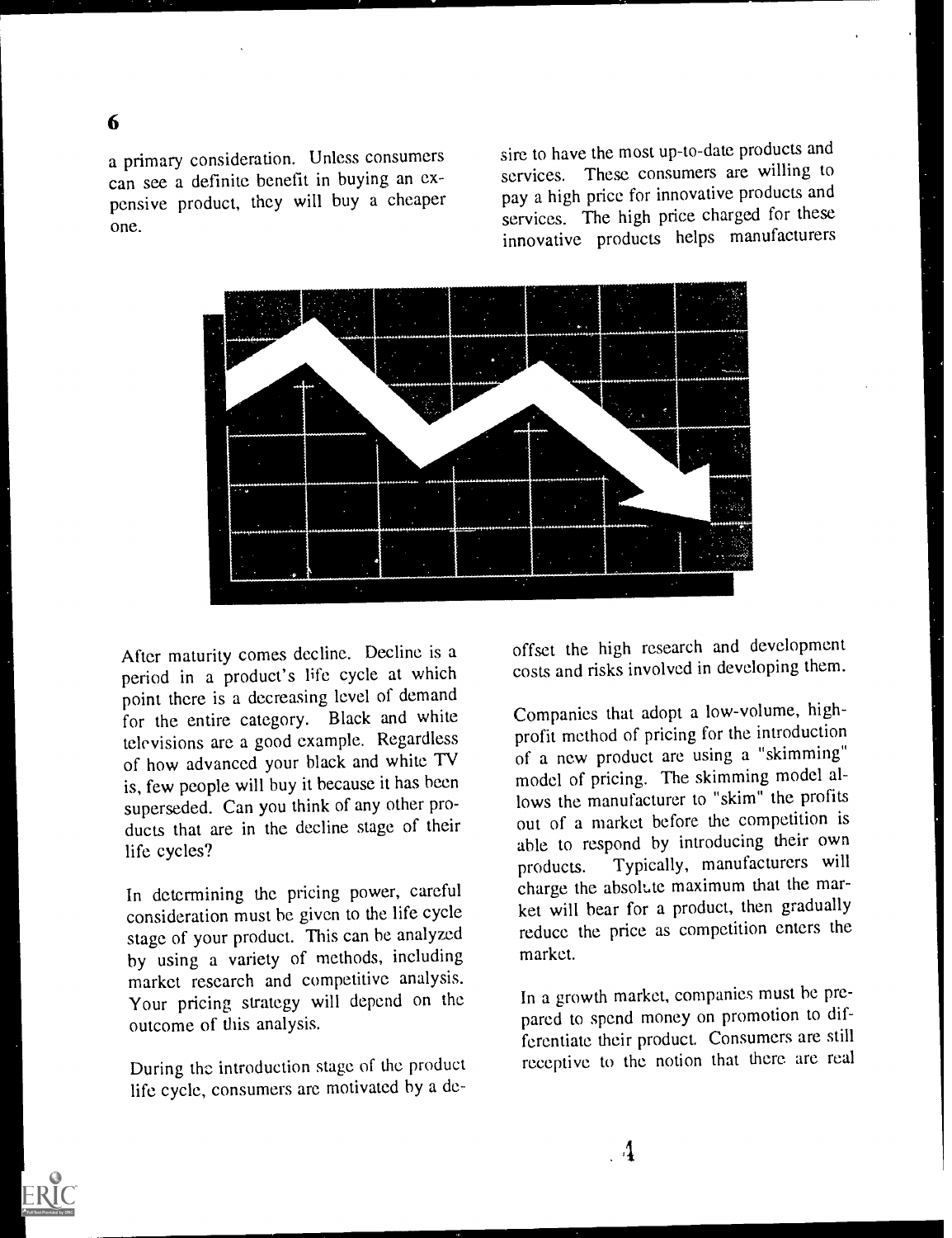differences between products, and they are prepared to pay for those differences.

In a mature market, consumers place a greater emphasis on the price because there are few real differences between products. Therefore, the companies that can remain price competitive will be successful in this market. It is important for these companies to analyze their cost structures carefully, and determine exactly how much each unit costs. Companies that consistently sell their products below their minimum price will eventually go out of business.

Companies that introduce new products to mature markets often price the product below regular prices to induce the consumer to try it. This form of pricing is known as "penetration pricing," because the manufacturer is penetrating the marketplace with price induced trial. Often there is little or no profit margin for the manufacturers. This pricing policy is used to establish a market for a new product very quickly.

In the decline stage, companies reduce prices to the lowest possible level. Since there is no growth potential in the market, the company may stop promoting it. When the product is no longer profitable, the company may cease production all together.

#### HOW IS PROFIT MARGIN DETERMINED?

There are three major factors in most pricing decisions. These are the demand, the competition, and the costs. The competitive aspect of pricing has been described above in relation to the product life cycle. This segment will discuss costs and their relation to long- and short-run profitability.

7

The price that the consumer ultimately pays is comprised of the manufacturer's and retailer's costs and profits. The manufactailer's costs and profits. turer's price is known as the "wholesale" price, and it represents the amount that the retailer pays for the product. The retailer then adds his costs and profit margin to<br>determine the "retail" price. This is the determine the "retail" price. price that the consumer ultimately pays.

The costs allocated to a producer are usually comprised of the following:

- The raw materials needed to manufacture the product
- The cost of manufacturing the product (labor & overhead)
- The cost of distributing the product
- The cost of marketing the product

The costs allocated to retailers for selling the product include the following:

- The retailer's purchase price
- The costs of real estate
- The costs of selling the product (personnel, marketing, overhead)
- Costs of preparing and serving the product (wherever appropriate)

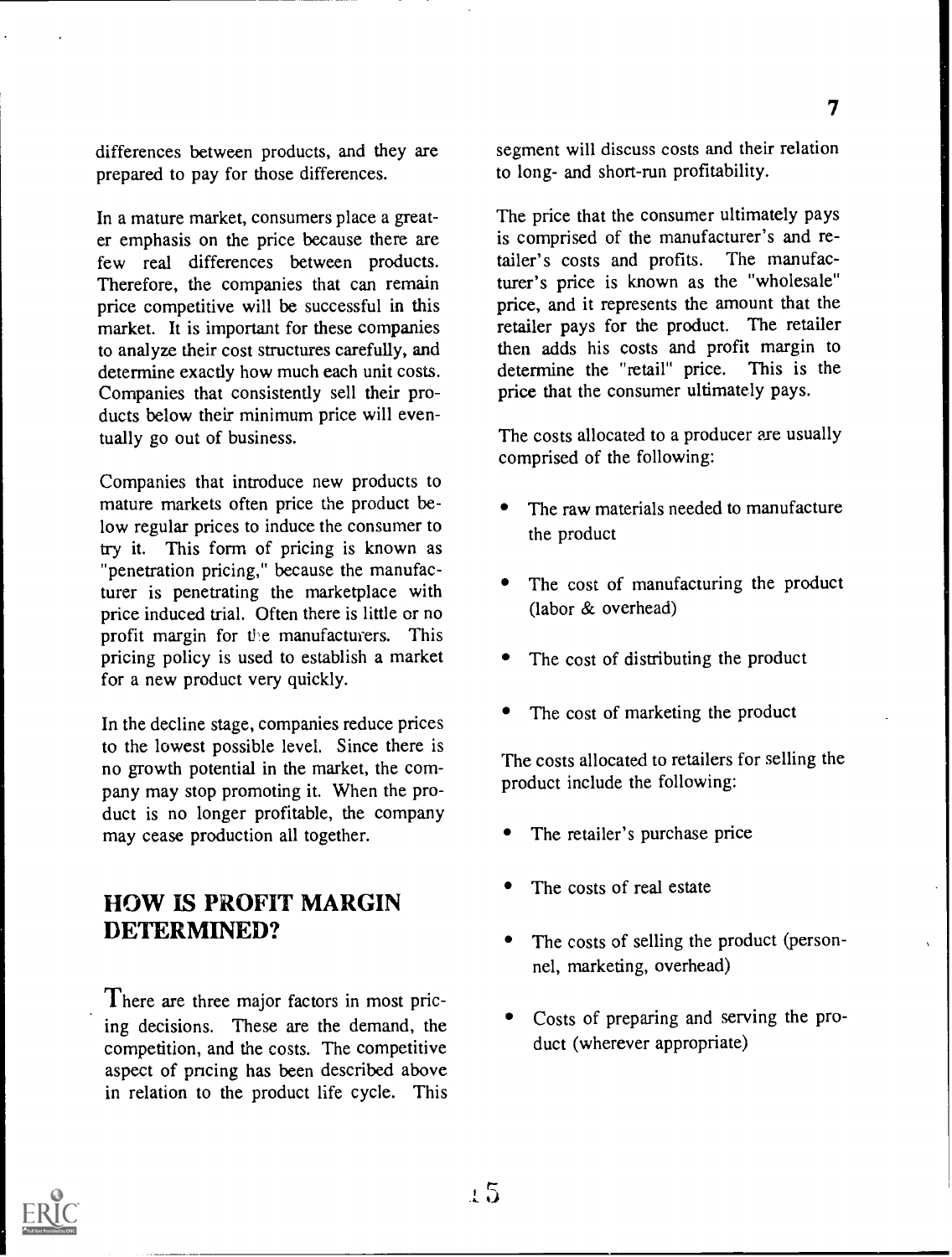Both the manufacturer and the retailer must determine the costs associated with a product in order to determine the selling price of a product.

Costs can be divided into two broad categories. These are fixed and variable costs. Fixed costs are the costs that will be incurred regardless of how many products are manufactured. For example, salaries may be paid to employees regardless of how many products they make. In addition, machines will be depreciated regardless of how many products are produced. Variable costs increase as production increases. For example, raw materials costs will increase as the number of products made increase.

The price that both the retailer and the manufacturer will eventually sell at must cover both of their fixed and variable costs. The difference between the costs and the selling price is the profit margin.

The following example illustrates this concept.

A Swiss watchmaker spends \$50 on the raw materials for a gold watch. Because of the specialized machinery required to make the watch and the highly skilled labor required to operate the machines, the watchmaker spends another \$50 per watch on fixed costs. The watchmaker sells the watch to a jeweler for \$250. The jeweler allocates \$50 per watch to cover his own fixed costs and sells the watch for \$400.

Q. What is the profit margin for the watchmaker?

- A. Total cost =  $$50 + $50 = $100$ Selling Price  $= $250$ Profit =  $$250 - $100 = $150$ Profit Margin = Profit/Cost  $x$  100  $=$  \$150/\$100 x 100 = 150%
- Q. What is the profit margin for the jeweler?
- A. Total  $Cost = $250 + $50 = $300$ Selling Price = \$400 Profit =  $$400 - $300 = $100$ Profit Margin = Profit/Cost x 100  $=$  \$100/\$300 x 100 = 33.3%

#### WHAT IS MARKUP?

For every product or service sold, there should be a marketing plan. The marketing plan should incorporate the four elements of the marketing mix. These elements are *pro*duct, promotion, place, and price.

The reason that price is such an important part of the marketing mix is that it is the price that ultimately pays for the other elements of the mix. The costs incurred during promotional efforts must be recouped when the product is sold. The costs incurred in the development of the product must also be recouped. Finally, the cost of distributing the product to a place where consumers are able to purchase the product must also be incorporated into the price and ultimately paid for, if the company is to make a profit.

In addition to these costs are the overhead costs that are associated with the production of each unit. These include the employee salaries, rent, and insurance, etc. The dollar value of the allocation of fixed costs and

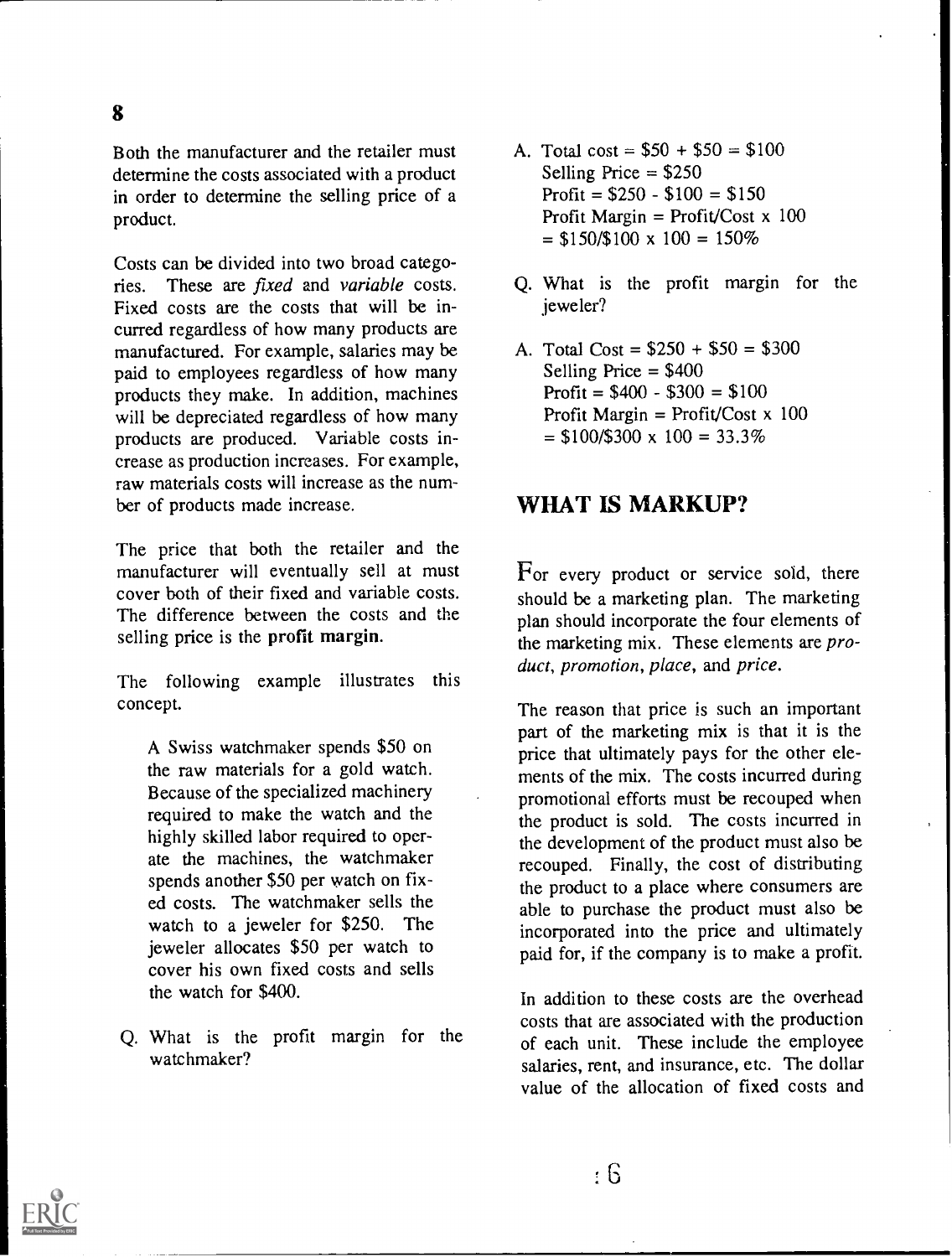profit is called the "markup" on the variable costs, often presented as a percentage.

Once the product is sold to the retailer, another type of markup is added to the wholesale cost of the product. This markup, known as "retail markup" is a payment for<br>making the product available. Effectively, this is a way that the consumer pays the distributor for the convenience of having the product available in the present location.

#### HOW ARE DISTRIBUTOR COSTS JUSTIFIED?

The distributor gets the product to the customer. Distribution and product placement<br>are very important to the success of a proare very important to the success of a pro-<br>duct. If the product is not distributed con-<br>gallon. Effectively, the distributor makes veniently, then consumers will purchase the competitor's product.

The selection of a distribution system and location is an important decision. The consumer must know where the product is sold and have easy access to it. For example, where would you go to buy milk? You would probably take a trip to the corner grocery store, not the clothing store across town. So, if a company produces milk, where should the product to be sold? Obviously, at a convenience store, or the grocery store. It is most profitable for companies to place their products in locations that have the most likelihood of attracting potential consumers.

Distributors provide a service at some expense and expect to make a profit. The method most commonly used for paying distributors is a markup. The markup is added

directly to the price of the product. The amount paid to the distributor is determined by the quantity of product sold. The markup is usually a percentage increase over and above the wholesale price. The wholesale price is the price at which the distributor buys the product from the manufacturer.

#### WHO PAYS FOR DISTRIBUTION?

There are a variety of arrangements that can be created to finance distribution. The most common of these is that the distributor puchases the product at one price, then charges the consumer a higher price. If a distributor charges \$1.30 for a gallon of milk for which gallon. Effectively, the distributor makes money by providing an outlet for the manufacturer.

Often the distributor, not the manufacturer, is responsible for setting the price. However, even though the distributor has the ultimate authority to set the price, the manufacturer may predetermine the price for the distributor. In this case, the manufacturer determines the price at which the retailer (distributor) will sell to the consumer, then subtracts the retail markup from the selling price to allow the retailer a reasonable profit. Thus, the manufacturer sets the retail price, and then calculates the wholesale price by subtracting the retailer's markup from the retail price.

For example, assume that your company manufactures shampoo. Through intensive market research, you have determined that there is demand for a shampoo that is priced

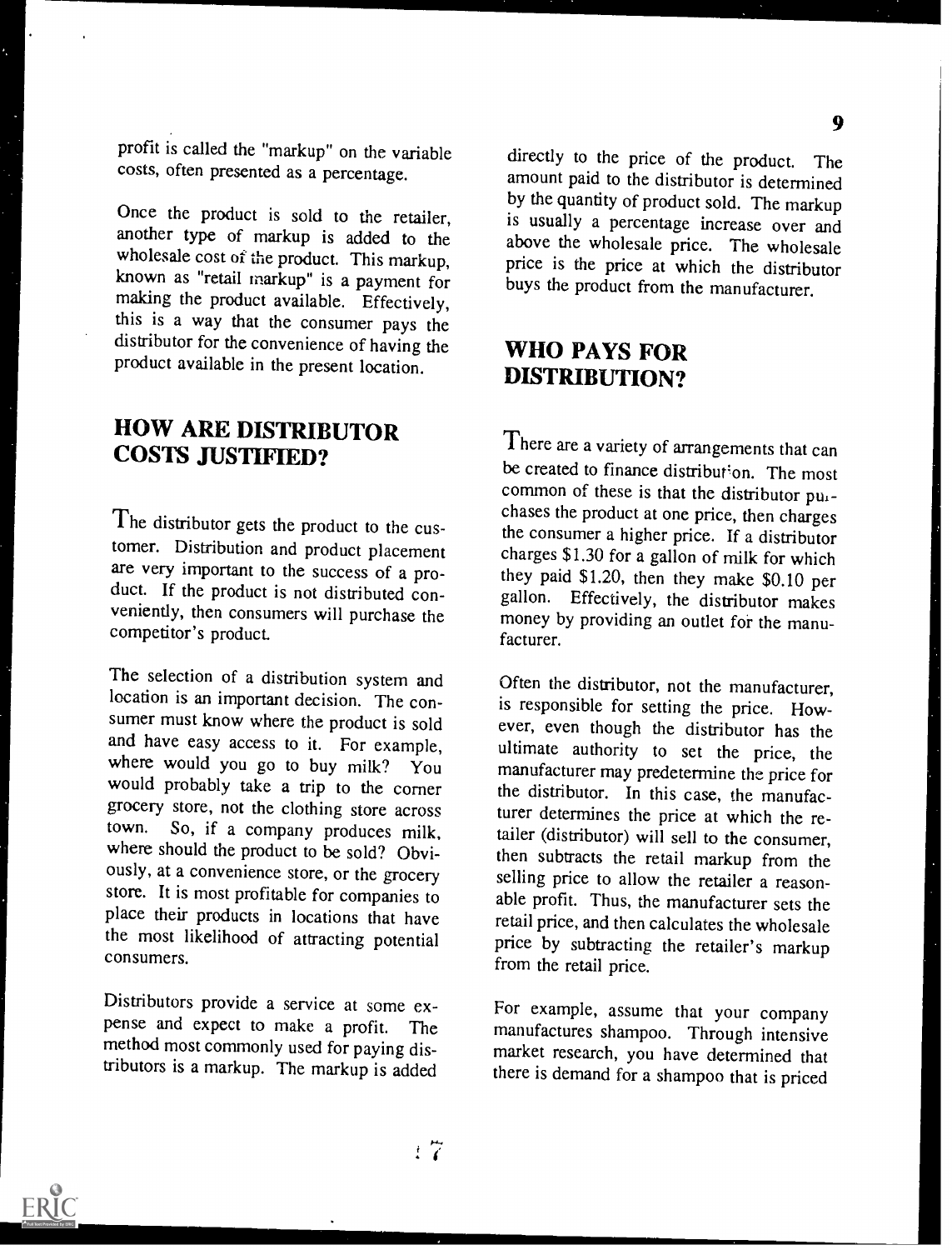at slightly less than the premium product (most expensive), but slightly higher than the general product. Let's assume that the most expensive shampoo on the shelf costs \$3.50 to buy. The average price is \$3.25. You have determined that your price should be \$3.40. In order to control the price to the consumer, you sell the shampoo to the retailer for \$2.72 to allow the retailer a 24 percent (\$0.68/\$2.72) markup.

But, how much of a markup does the retailer need? The answer to this question will depend on a number of factors. The most important of these is the amount of leverage that you as a manufacturer have with the retailer. If your products traditionally sell well with retailers, then the retailer has a higher probability of making money with your product. For that reason, the markup that the retailer will charge will be less than if your products are untested in the marketplace.

The retailer makes money on the space they have available to consumers. Therefore, the price that the retailer will charge the manufacturer will be determined by the return on<br>discussion retailer provides. This the space that the retailer provides. return will be calculated as a function of the amount of profit per sale multiplied by the expected number of sales in a given time period. If your product is a high-volume, low-margin product, then the retailer will charge a small markup, but expect to receive it many times. If your product is a lowvolume, high profit margin item, then the retainer will charge a large markup to compensate for the fact that sales are low. Grocery stores will charge as little as 2 or <sup>3</sup> percent markup on items such as milk or eggs, whereas jewelers may charge two or three times the price they paid for exotic jewelry.

#### WHAT ARE PRICE INCENTIVES?

Assume that your company manufactures breakfast cereal. You have noticed a steady decline in sales growth over the past couple of months. Among many options to improve short-term performance, you might consider a temporary reduction in your prices to stimulate sales. This is a form of incentive pricing option that may make your product more attractive to the consumer. The consumer will buy your product because at a lower price it becomes a better value. This form of temporary price reduction is extremely popular, especially in industries where it is difficult to differentiate between brands. Price reductions are commonly found in grocery stores where many brand name products are very similar.

#### WHAT ARE MY INCENTIVE OPTIONS?

Price incentives can take an infinite variety of forms depending on the level of imagination of the discounter. The most common forms of incentive are coupons, bulk buying discounts (two for the price of one), and sale prices. In many cases, the incentive is designed to encourage people who would not normally buy the product to try it. The expectation is that once a consumer tries the product, they will buy it again. In general, incentives are used to:

increase market share by taking customers away from competitors,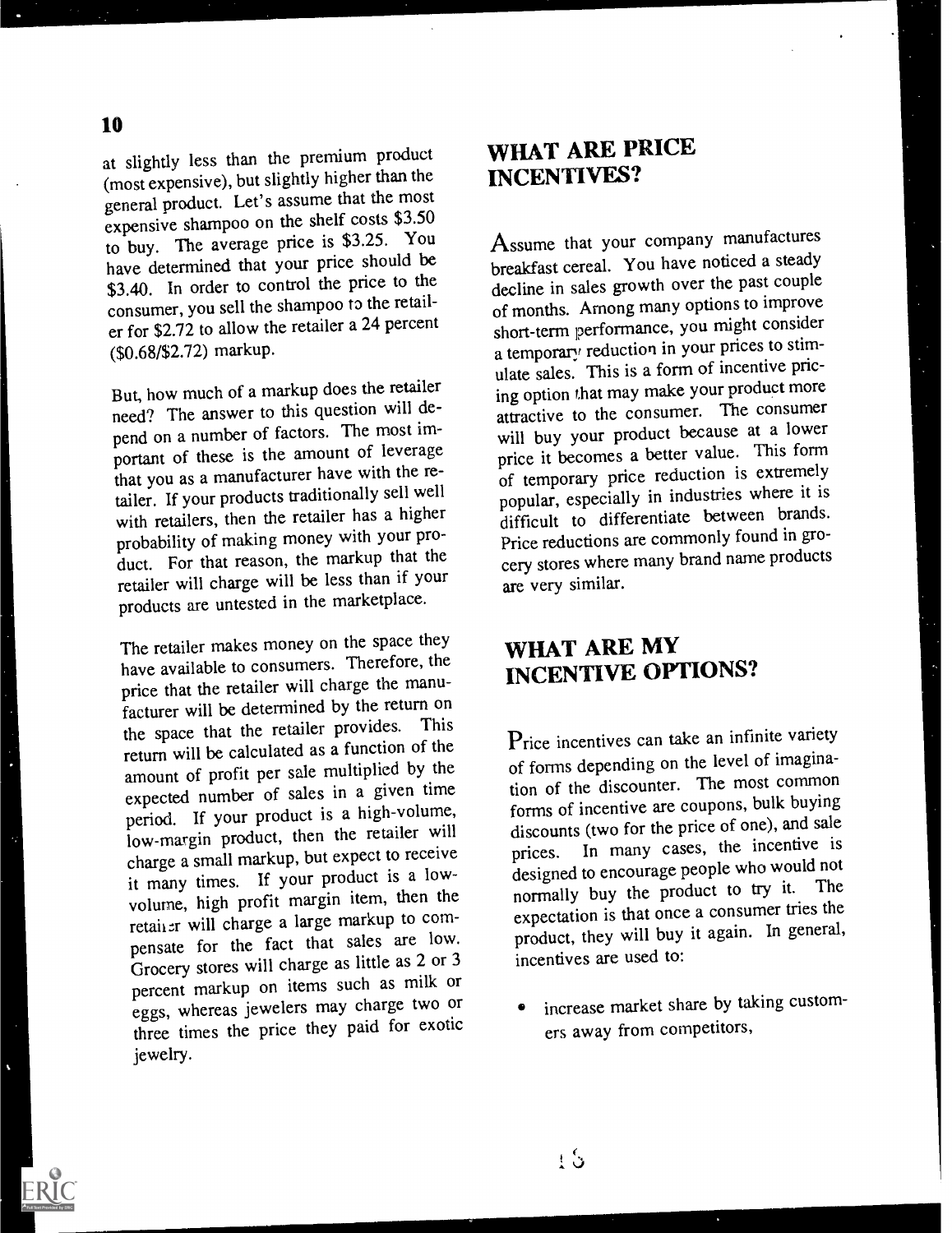- increase usage rates among existing customers,
- encourage people to buy this type of product for the first time, and
- discourage your customers from switching to another product.

As mentioned earlier, products are discounted for a variety of reasons. Each pricing strategy may require a different deduction in order to achieve its objective. The way to determine the appropriate deduction is to establish a strategy with an objective, for example to build market share by 2 percent, then measure the effectiveness of the discount against the objective.



#### WHAT IS PRICE ELASTICITY?

The question now is by how much do you discount in order to attract the right customers? Obviously the answer to this question depends on a number of complicated issues, each of which will be different for every product on the market. Like pricing, discounting is an inexact science. The most successful discount may not be calculated mathematically, but may be discovered through experimentation and by experience. Ultimately, the way consumers will respond to the discount will depend on their price sensitivity. Price sensitivity is simply the amount of change in the quantity that consumers purchase for a given reduction in price. For example, if you drop the price of your cereal by 5 percent and sales do not increase, then your customers are price insensitive within the given price range. Any price reduction is a complete waste of money because it does not encourage people to buy more of your product. On the other hand, if there is an overwhelming change in the amount of product sold when the price is reduced, then the consumer is price sensitive within the given price range. In this case,

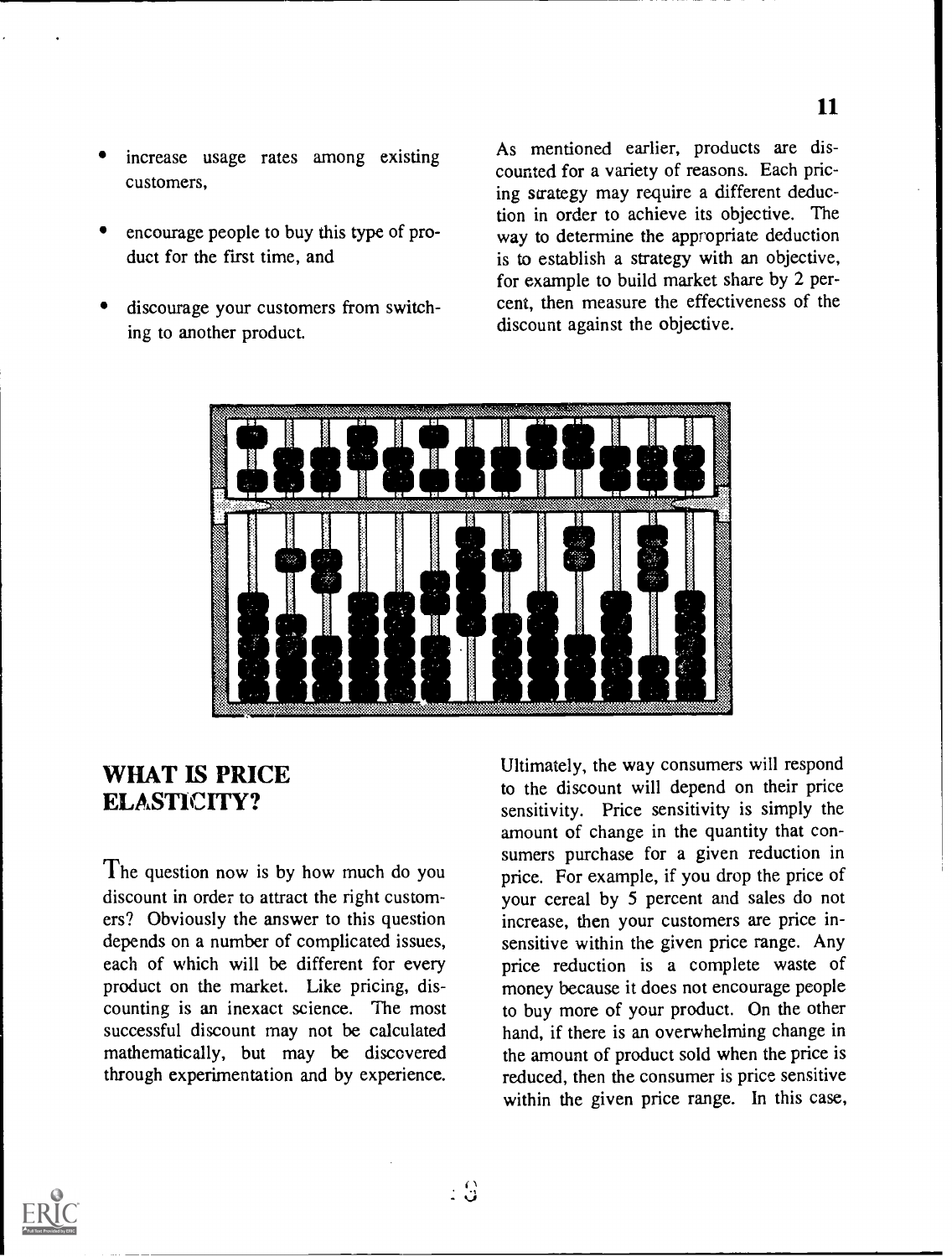price incentives may be a very effective promotional tool.

#### WHAT ARE THE ADVANTAGES AND DISADVANTAGES OF INCENTIVE PRICING?

The single largest criticism of incentive pricing is that discounters teach consumers to purchase products because they are discounted rather than for their unique features and benefits. Price cutting may not build customer loyalty, but instead attracts price shoppers. It allows people who would have bought the product anyway (loyal customers) to buy it at a cheaper price. If that is the case, then regular customers will stock up their pantries whenever their favorite products are on sale.

#### WHAT ARE MY PRICING **STRATEGY CHOICES?**

Ultimately, the pricing strategy is a key to long-term profitability and a company's overall viability. The pricing strategy that is adopted is the culmination of setting pricing objectives and reviewing the most appropriate way of achieving those objectives.

#### HOW DO YOU DETERMINE PRICING OBJECTIVES?

Pricing objectives generally focus on the following three issues:

- Lower, higher, or parity pricing
- Geography of pricing
- Timing of the pricing

In order to determine if your company should occupy a lower, higher, or parity price position, you should review your marketing strategies and consider the following factors:

Low price objective. The reasons for low price are usually the following:

- To expand the market and attract new customers who would ordinarily not purchase your products
- To induce trial among your competitor's custom base
- To help improve profitability due to a large increase in the volume of a less profitable product
- To help steal market share and discourage or deflect competitive moves
- To remain competitive on the basis of price
- To discourage competitors from entering the market

High price objective. Often a higher priced product will yield substantial profits in spite of lower volumes of sales. Justification for higher prices include the following:

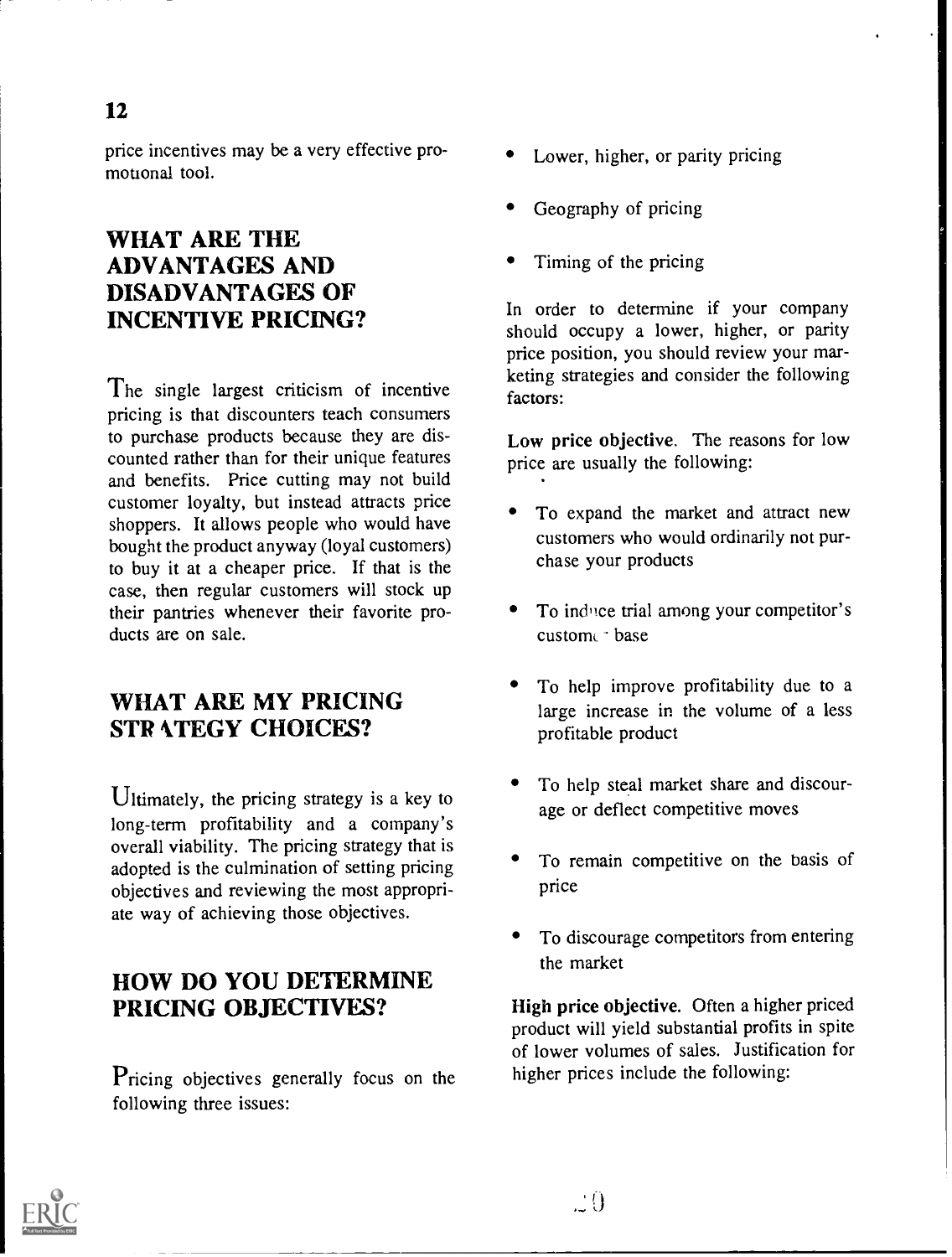- A need for a fast recovery of the firm's investment
- A commitment to generating revenues to cover research and development costs
- To support the image of superior quality
- Where price increases result in only minor reductions in sales volume
- The product is in the introductory phase of the product life cycle
- The product has a short life span in which the entire profit on the product must be realized
- The product has patent protection or other monopoly qualities

Parity price objective. For this pricing strategy the price of a product is roughly the same as the price of a competitor's product. The manufacturer chooses to use other product features, such as superior image or service, rather than price to differentiate the product.

communicates with its customers. Therefore, the price must mesh with the rest of the marketing plan.

Review your pricing mathematics. You should completely understand your cost base and your break-even quantities. Ensure that the overall profit and growth strategies can be accomplished with the forecast profitability of your selected price.

Once these elements of the plan have been thoroughly reviewed, you can begin to write and execute specific strategies for accomplishing your growth, market share, and profitability objectives.

Pricing is both a science and an art. To select a profitable price, the entrepreneur must first be sure to cover their fixed and variable costs. Then, they must understand the market and their competition. Most successful business owners have a feeling for their product's market position. With this qualitative and quantitative information, the entrepreneur can set the product price high enough to be profitable and low enough to sell.

#### HOW DO I REVIEW THESE OBJECTIVES?

The following steps should be taken when setting pricing objectives:

Review marketing strategies and their relationship to price. Price is an integral part of the way the company

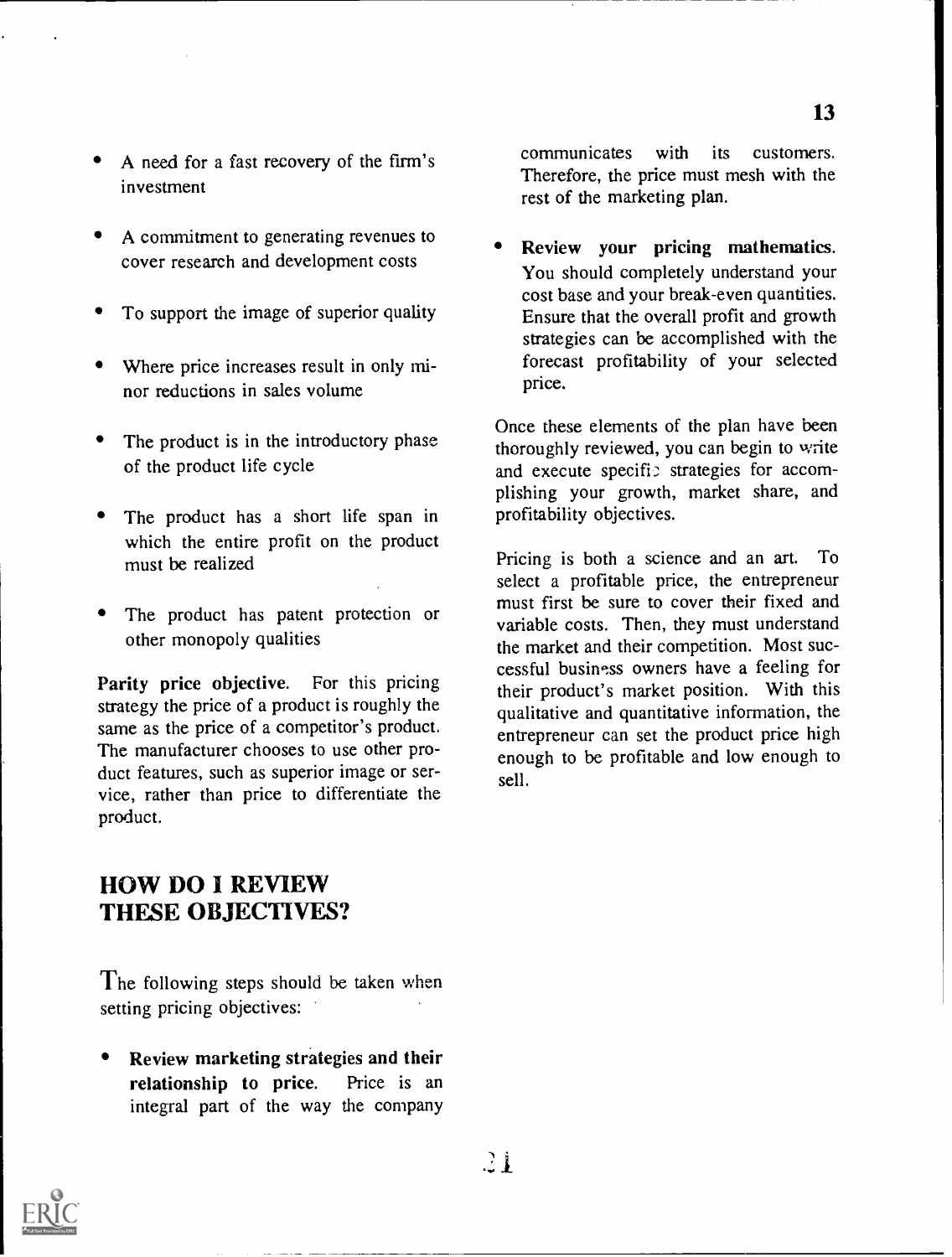#### **ACTIVITIES**

The following activities are designed to help you apply what you have learned in this unit.

#### INDIVIDUAL ACTIVITIES

#### A.

Collect coupons for a large category of grocery store products (breakfast cereal would be a good choice). Tabulate a list of current brands that are available in the store and rank order them based on price. Be careful to ensure that the products are the same size or weight for comparison purposes.

#### Questions:

- 1. What do you notice about the features and packaging differences between the most expensive products and the least expensive products?
- 2. Are the differences meaningful or valuable to you personally?

Now reorder the products based on the coupon prices, including those products that have no coupon or discount offered.

3. Does the order change significantly? Does the price change affect your impression of the product?

#### B.

A bicycle manufacturer produces a midrange mountain bike for resale through full line sporting goods stores. Each bicycle costs \$70 in raw materials, is allocated \$30 in fixed costs, and costs \$10 to ship to the store. The manufacturer sells the bike to the sporting goods store for \$180. The store then adds \$20 to cover the costs of assembly and \$50 as a profit margin.

#### Questions:

- 1. What is the selling price of the bike to the consumer?
- 2. What is the profit margin for the retailer?
- 3. What is the profit margin for the manufacturer?

#### GROUP ACTIVITIES

#### A.

As a group, select a product that you are all familiar with. Each group member should select one of the following areas for investigation:

- Product features
- Promotion
- Distribution points
- Price

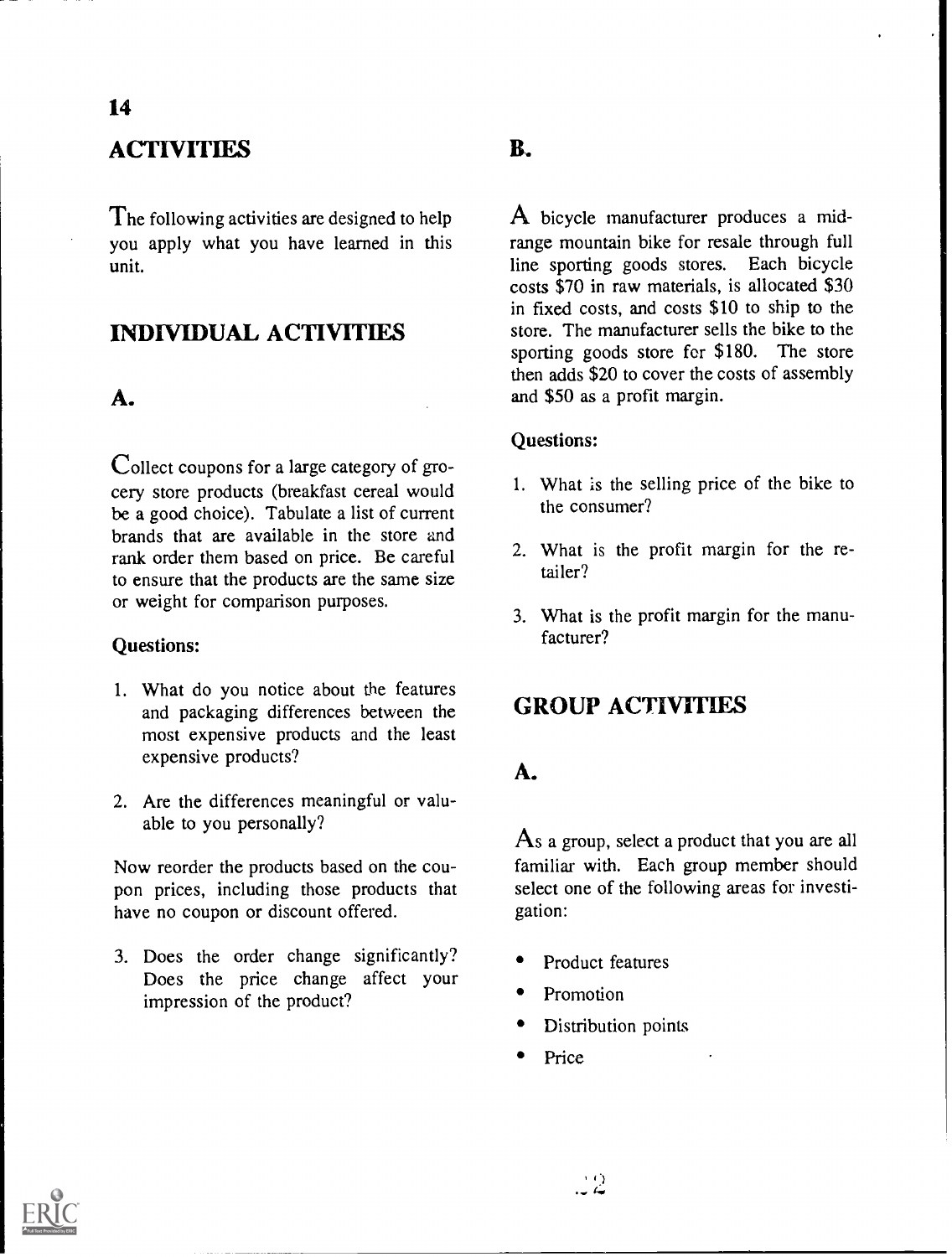Each group member should choose one of the following products:

- Sugar
- In-line skates
- Automobiles
- Breakfast cereals

For each of these products, determine its position in the product life cycle. Think position in the product life cycle. about the following issues when attempting this problem:

- **B.** 1. Are the prices falling, rising or staying stable for this product over time?
	- 2. Do manufacturers promote on the basis of product features or price?
	- 3. How long has the product category been active?
	- 4. How many competitors are there in the category?

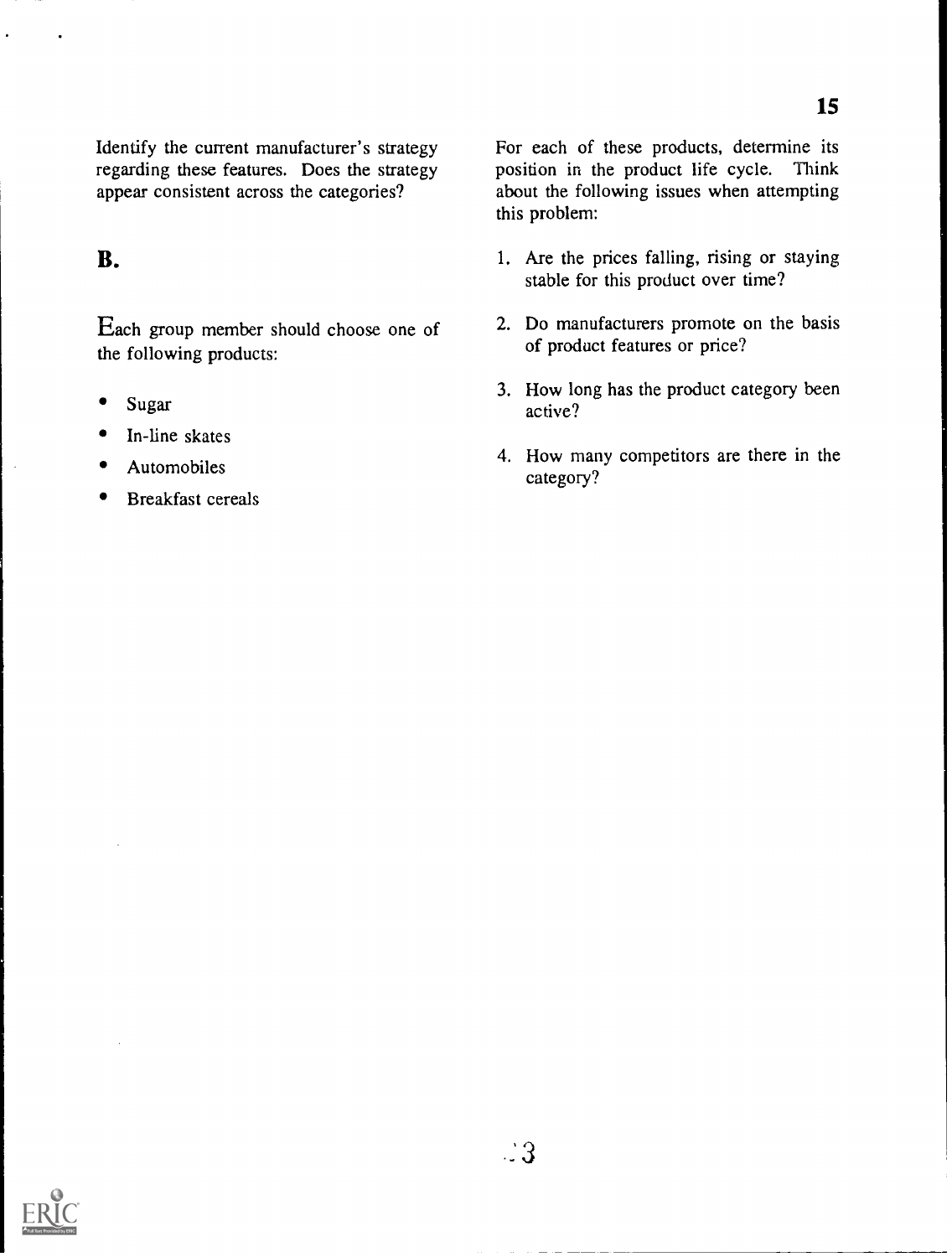#### CASE STUDY

John Dickson makes guitars by hand in his shop in Boston. He has been making guitars by hand for 15 years and has developed a clientele that includes some of the world's most successful musicians. The reason that John has such high demand for his products is that he uses traditional methods and materials for production. He is known for his attention to detail.

For the first time, John has decided to begin to produce a line of guitars for the general public. His line will carry his name and will be priced at the high end of generally available instruments. The guitars will still be made by hand, but due to the volume of guitars required, John has decided to hire three guitar makers to help him cope with the manufacturing demands. Each of the makers will be paid a straight salary.

As part of his move to become more productive, John has decided to do a thorough analysis of his costs, which will then assist him in his pricing strategy. His cost breakdown is as follows:

| Raw Materials       | \$300 per guitar   |
|---------------------|--------------------|
| New machinery       | \$200 per month    |
|                     | (leased)           |
| Owner's salary      | \$3,000 per month  |
| New hire's salaries | \$25,000 per annum |
|                     | each               |
| Shop Rent           | \$1,400 per month  |
| Electricity         | \$200 per month    |
| Old machinery       | \$400 per month    |
|                     |                    |

John figures he can sell the new guitars for \$3,500 each to guitar shops, who will add their own margins and sell them to the public.

#### DISCUSSION QUESTIONS

- 1. What are the fixed costs per month?
- 2. What are the variable costs per guitar?
- 3. What is the profit margin per guitar if the company can produce 30 guitars per month?

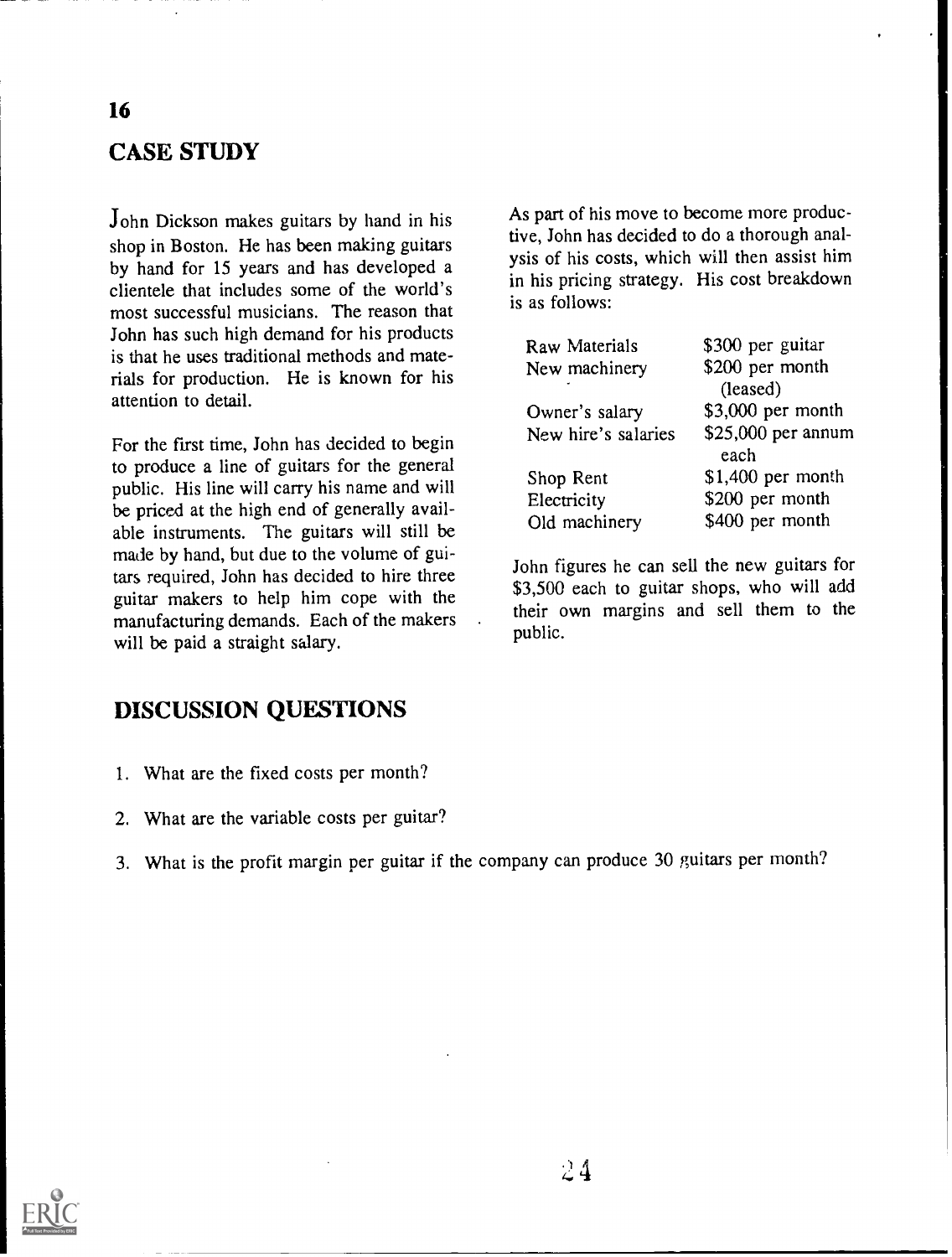#### ASSESSMENT

Read the following questions to check your knowledge of the topics presented in this unit. When you feel prepared, ask your instructor to assess your competency on them.

- 1. What are the factors that affect pricing decisions? What is pricing power?
- 2. What is the product Life cycle? What are its four stages'?
- 3. What is profit margin and how is it computed?
- 4. What are the most common forms of pricing incentives?
- 5. What are the fundamental pricing strategy choices?

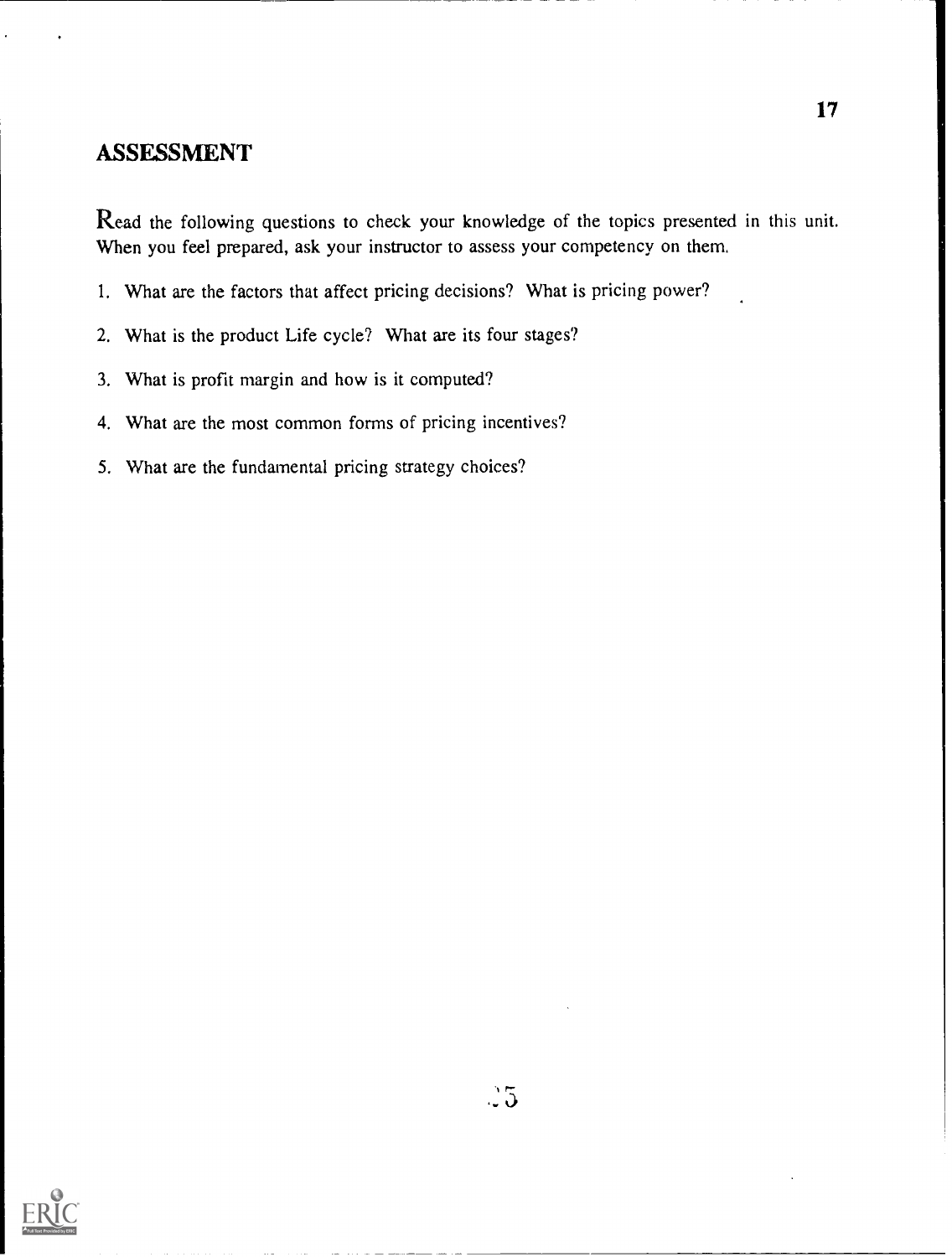#### **REFERENCES**

- Britt, S., et al. Marketing Management and Admi:ustrative Action. New York, NY: McGraw-Hill, 1983.
- Cook, K. AMA Complete Guide to Small Business Marketing. Lincolnwood, IL: NTC Publishing, 1993.
- Davidson, J. The Marketing Sourcebook for Small Business. New York, NY: John Wiley & Sons, 1989.
- Monroe, K. Pricing; Making Profitable Decisions. New York, NY: McGraw-Hill, 1990.

Montgomery, S. Profitable Pricing Strategies. New York, NY: McGraw-Hill, 1988.

Morris, M., and Morris, C. Market Oriented Pricing. New York, NY: Quorum Books, 1990.

Rogers, L. Pricing for Profit. Cambridge, MA: Basil Blackwell, Ltd., 1990.